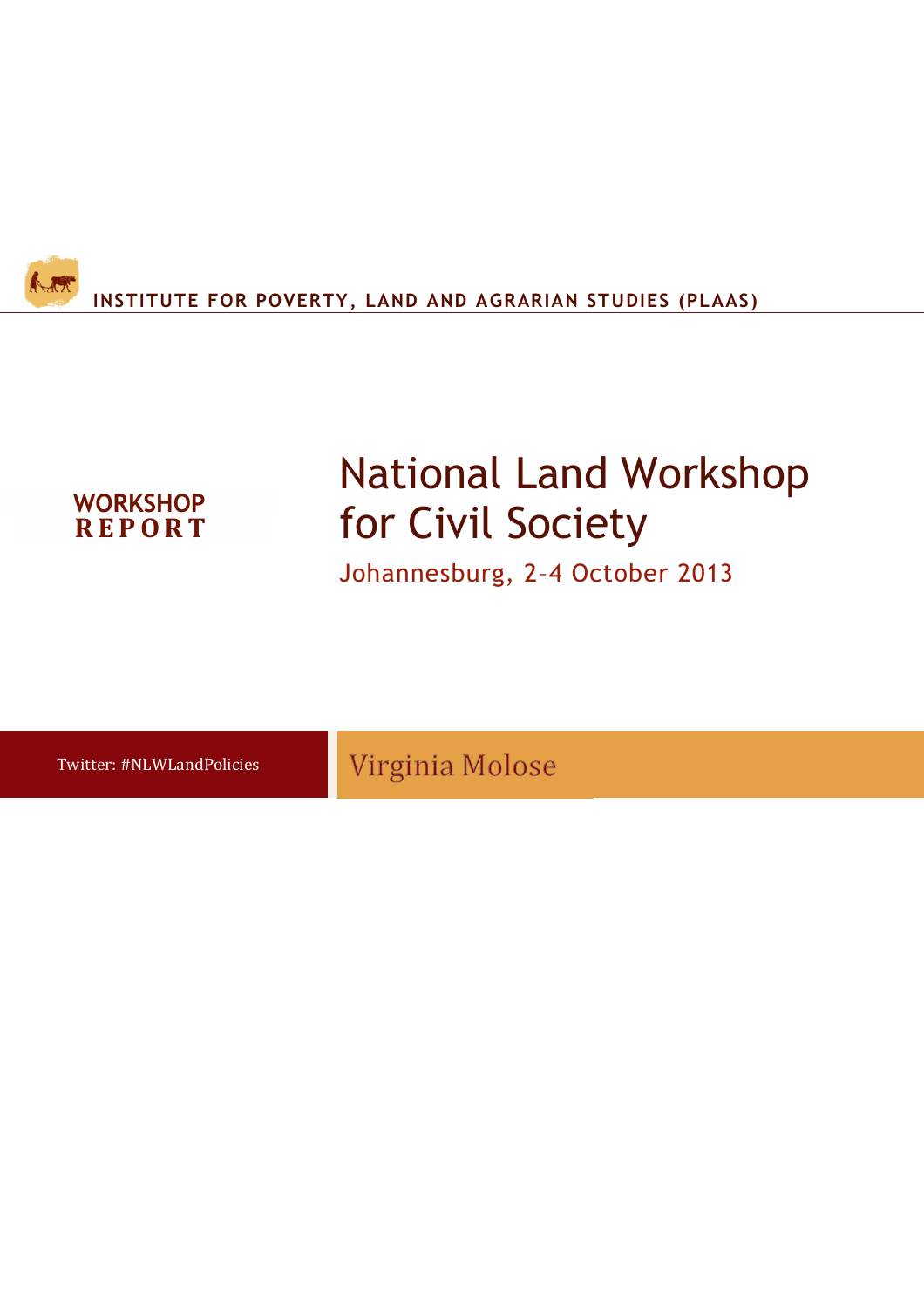# PLAAS Workshop Report: National Land Workshop for Civil Society: Johannesburg, 2–4 October 2013

©Institute for Poverty, Land and Agrarian Studies, University of the Western Cape, August 2012

**Author:** Virginia Molose **Series Editor & Design:** Rebecca Pointer

**Cite as:** Molose V (2012) National Land Workshop for Civil Society, Johannesburg 2–4 October 2013. PLAAS, UWC: Bellville.

Institute for Poverty, Land And Agrarian Studies School of Government, Faculty of Economic and Management Sciences University of the Western Cape Private Bag X17 Bellville 7535

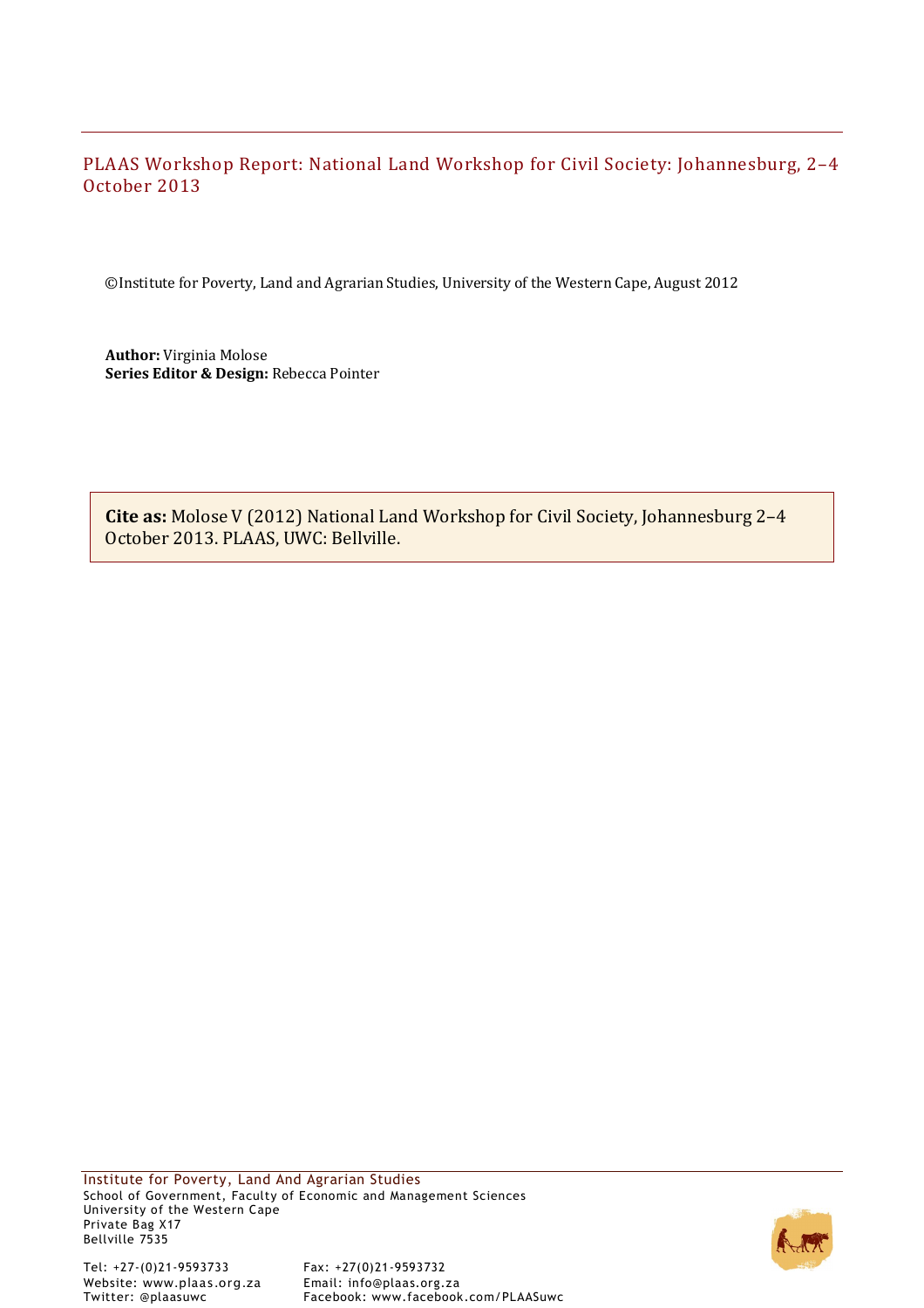# **TABLE OF CONTENTS**

| 1. |                                                                                                                                                                                                             |   |
|----|-------------------------------------------------------------------------------------------------------------------------------------------------------------------------------------------------------------|---|
| 2. |                                                                                                                                                                                                             |   |
| 3. |                                                                                                                                                                                                             |   |
| 4. |                                                                                                                                                                                                             |   |
|    | Traditional Councils and the new Tenure Reform Policy (Traditional Affairs Bill)                                                                                                                            | 8 |
| 5. |                                                                                                                                                                                                             |   |
| 6. | Group 2: Communal tenure, governance, traditional leaders and CPAs 11<br>Group 3: Mining and large scale development on communal land 13<br>Group 4: Small scale agriculture and protecting farm workers 14 |   |
| 7. |                                                                                                                                                                                                             |   |
| 8. | Group 2: Parliamentary submissions/ litigation/ mobilisation in support  17                                                                                                                                 |   |
| 9. |                                                                                                                                                                                                             |   |
|    |                                                                                                                                                                                                             |   |

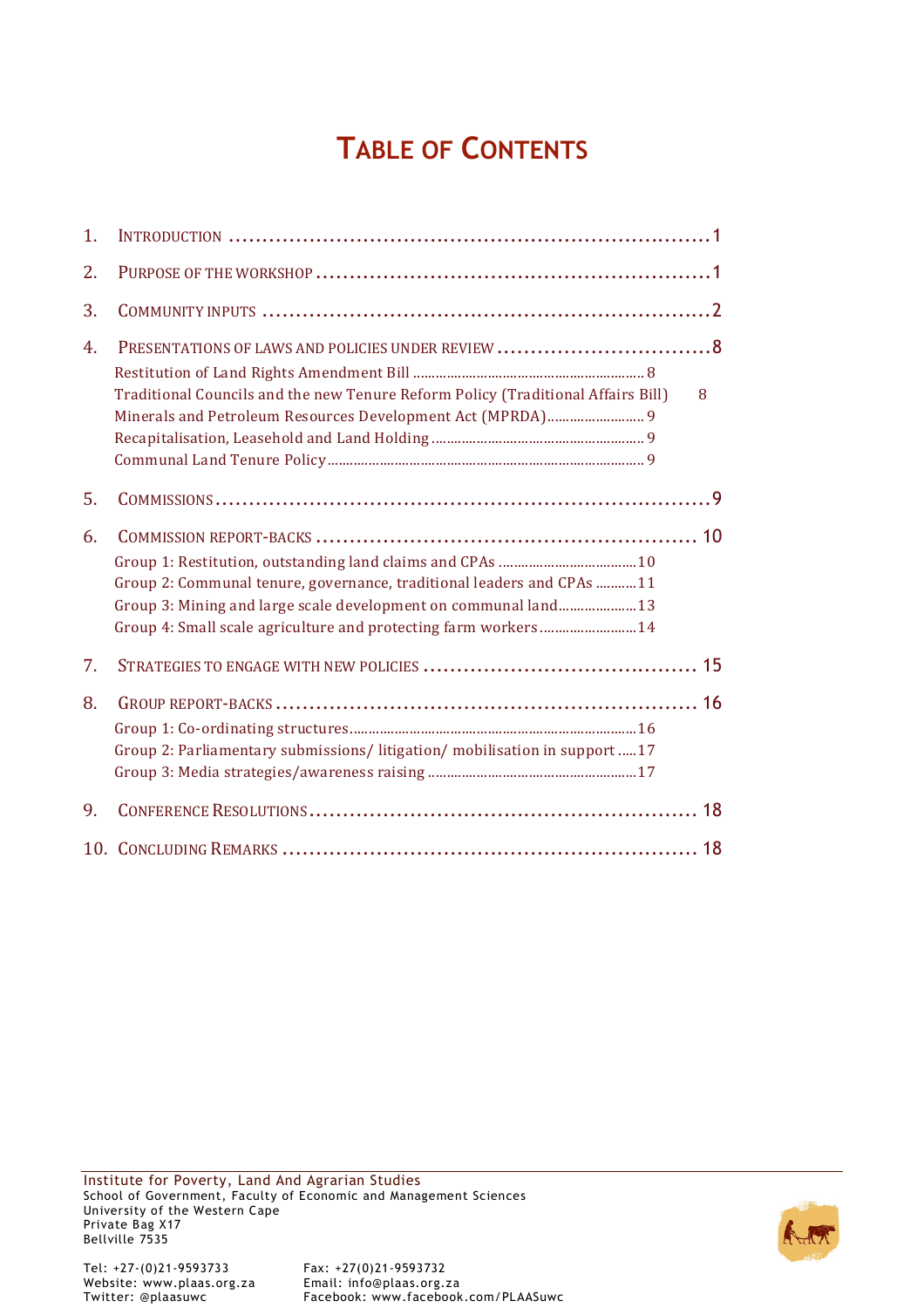# **1. INTRODUCTION**

A number of recent government policies and bills seem to suggest that land may increasingly be transferred into the hands of traditional leaders and other elite strategic partners, rather than to communities, who will instead have conditional tenure and perhaps remain permanent tenants of the state.

The policies/bills include the *Revised Restitution Amendment Bill; CPA Amendment Bill; Draft Communal Tenure Policy; State Land Leasing & Disposal Policy; Recapitalisation & Development Policy; ESTA Amendment Bill; Farm Worker Tenure Policy; Agricultural Landholding Policy Framework.*

Prompted by these recent policies, NGOs, CBOs, academic institutes/centres and community members came together to develop a strategy and responses pertaining to communal land tenure, farm worker tenure, smallholder farmers, land redistribution, restitution, rural development and agrarian reform.

The workshop was held on 3–4 October 2013 at Stay City (Berea, Johannesburg) and hosted by the Centre for Law and Society (UCT), the Institute for Poverty, Land and Agrarian Studies (UWC), and Tshintsha Amakhaya. The Legal Resources Centre provided legal advice at the workshop.

The workshop comprised over 100 participants from eight different provinces: Western Cape, Northern Cape, Eastern Cape, Kwa-Zulu Natal, North-West, Gauteng, Mpumalanga and Limpopo. They came from various organisations including farmers associations, community property associations (CPAs), non-governmental organisations (NGOs), networks, community based organisations (CBOs), and displaced community members from mining communities. The participants shared a common connection to the land.

# **2. PURPOSE OF THE WORKSHOP**

The objectives of the workshop were as follows:

- Create awareness and reach clearer understanding of bills and policies
- Use the workshop to create a platform for NGOs, CBOs and community representatives to share knowledge and current and potential implications of the bills and policies on rural communities
- Develop a plan that recognises different perspectives on how to respond to these bills and policies
- Develop constructive solutions for how to deal with problems related to insecurity of land tenure. This includes:
	- –Assessing IPILRA and amendments to it, as a means to strengthen land tenure security
	- Ensuring communities are consulted in mining situations
	- Thinking about measures to promote small scale farming; proposals for improving farm workers' tenure security (related to draft ESTA amendment)
	- Suggestions on protecting and improving CPAs and other land holding institutions (such as CPIs and Trusts)
	- Suggestions on how to make customary law work for benefit of rural people and not elites

The common thread for the workshop is land and people's experiences, views and issues about it especially in relation to the new laws and policies that are in the public domain.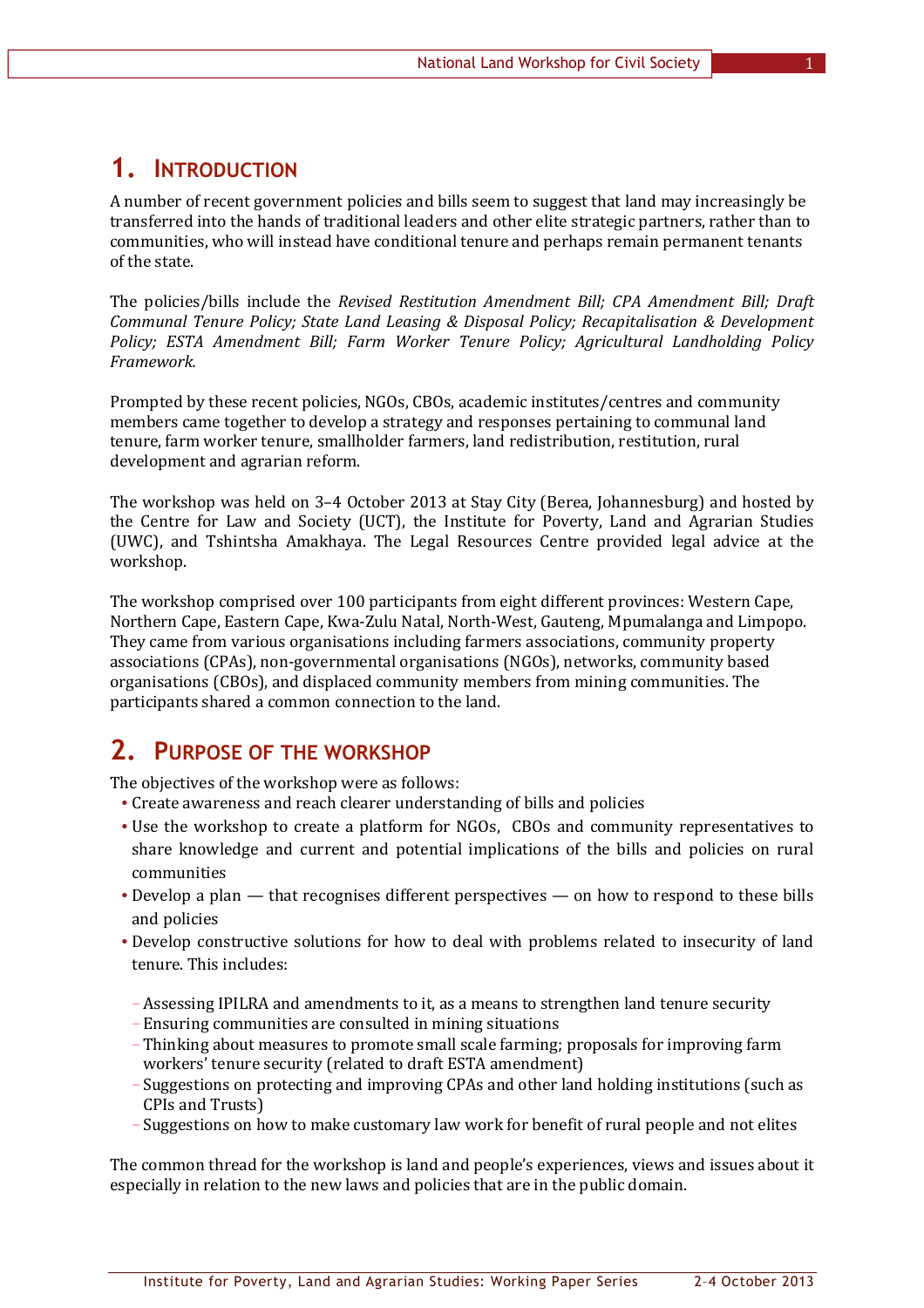# Day One

# **3. COMMUNITY INPUTS**

#### *Facilitated by: Ms Connie Mogale, Ms Sizani Ngubane, Mr. Mbongiseni Buthelezi and Mr Mazibuko Jara*

The session was aimed at hearing directly from communities about their experiences in the areas concerning the bills and policies and recording these as part of the testimonies from the workshop. The participants also gave permission for their names to be used for quotations if needs be. The session was introduced by explaining that participants were free to express themselves in the language they are comfortable in because amongst the three facilitators' translation would be provided.

Community inputs were taken according to the themes of the commissions listed below.

- Issues and challenges arising from the Restitution of Land Rights Act
- Issues and challenges stemming from traditional leadership and communities' interactions, customary law and communal land tenure security or lack thereof
- Mining activities, community engagement on mining, the effects of mining on livelihoods and access to land, and local economic development in mining communities

Community inputs were taken on a volunteer basis and in batches of three to four hands at a time. Below are the inputs:

# **Isabella Hlalele, North West: Small scale farmers**

Ms Hlalele asked for the meaning of agriculture to be explained because from her experience it seems the focus is only on large scale commercial farming and no attention is given to small scale farmers or even backyard farmers. She mentioned that the latter are playing a critical role of feeding households yet they are not recognised nor supported. She requested the workshop to reflect on the question of the size of farms specifically, how many people have more than 10ha? She also stated that government is not supporting small scale farmers. Also there is land and water contamination from a mine which government is doing nothing about and the effects of pollution are felt more by small scale farmers. The issue of contamination and water needs addressing. Also she mentioned that large scale farmers who do not want to give up claimed land deliberately contaminate soil and water resources as a way of sabotaging land claimants' future agricultural practices.

# **Solomon Mabuza, Nkomazi — Mpumalanga: Land Restitution Claims**

Mr Mabuza stated that he cannot understand the rationale for amendments to the Act at this stage because the Act had not been afforded an opportunity to be implemented as yet. He is unable to understand what informed the amendments because these should be drawn from onthe-ground experiences in terms of what is working or not. This kind of information is not there in the Department of Rural Development and Land Reform (DRDLR) because its officials are hardly on the ground to come and monitor what is happening. He suggested that amendments be halted because they are taking place before implementation, thus they are ill-informed and not informed by practice. He stated the only assistance communities get is from NGOs while the DRDLR is far from people and not assisting.

# **Hlengani Chauke, Vhembe Region — Limpopo: Land Restitution Claims**

Some communities have challenges with restitution land claims that have been dismissed on the basis that only the traditional authority has the right to make a land claim. In this particular case the community of Maphindani, took the DRDLR to the Land Claims Court and supplied evidence,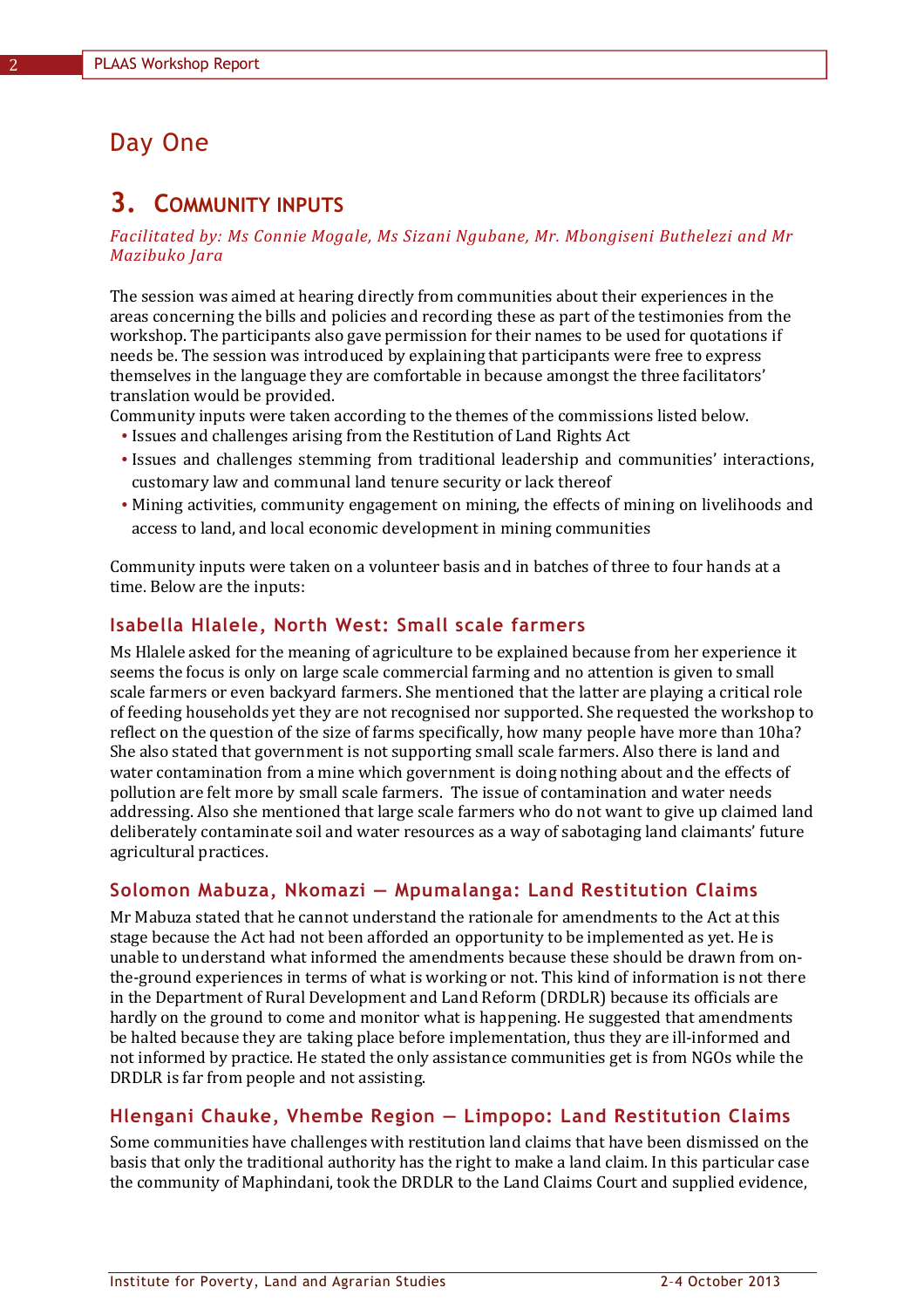including anthropological evidence, however the matter is still not resolved. As a community they were advised that an amount of about R100 000 is required to fight the case. Due to financial constraints, the community approached a law firm which agreed to assist on a pro bono basis. The identity of this law firm cannot be mentioned at these proceedings as the matter is still on-going.

#### **Masilo Robert Ramakgatlane: Land Restitution Claims**

The community has been fighting for its land for 18 years (since 1995) and the government has failed to assist it. It appears as if government officials are afraid of traditional leaders. The claim was straightforward, with sufficient evidence and was ready to be processed so that there could be a registered CPA but everything was halted because a nearby traditional authority claimed the land too. The government officials say the matter is difficult because the land had already been transferred to the said traditional authority therefore making it complicated because it is a claim between two black people. There is no progress on this claim at all despite the many years it has been with the Commission.

## **Piet Nkuna, Barberton — Mpumalanga: Land Restitution Claims**

The community's claim was lodged in 1996 and it is still not yet finalised. The claim is for land that affects the town, mine, farmer and forestry companies. Developments continue to happen on the land despite it being gazetted and law forbids this. There are smallholder farmers that are on the land as well and there is suspicion that they are colluding with DRDLR officials to frustrate the land claim. The mine management has changed twice since the claim was first lodged. The frustrating thing also is that these things take place with government knowing. The mining company on the claimed land has changed ownership twice since it was gazetted. The traditional authority has put in a land claim; for the entire town which encompasses the community's original land claim.

The CPA has registered as a cooperative according to DRDLR's own policy but it is struggling to access leased land as there are people who are given preferential access to land and are suspected of "fronting" for government officials. Some community members are fronting for government officials under the pretence that they have been given land with recapitalisation funds while actually it is for government officials. Mining and forestry (Sappi) are part of this as well, so the workshop should come up with a firm position to challenge such issues. There are also concerns about rural mining communities that are not developing because mining revenues are not used to develop such communities; instead they benefit tribal authorities and a few elites in the name of BBBEEE. Also there are political dimensions to this matter because through BBBEEE some politicians from the ruling party have ownership of these mines thus offering the mines some political protection.

#### **Asvoel Modibedi, Ba-Phalane, Skuilpad — North West: Land Restitution Claim and Traditional Leadership**

A trust was formed in 2002 with the knowledge of the traditional authority but without declaring it to the community. This trust controls restitution land that was claimed back by the community. There is no reporting from the Trust to the community. The mine that operates on this land gives monies to the trust but these are not declared or shared with the community. How can the trust be disbanded because money intended for the community is benefitting only the traditional authority and other trustees? There are huge monies deposited into the account of the Trust like R30 million, R20 million etc. Trust members are driving cars, live in big houses while the community lives in poverty. The traditional authorities are not attending community meetings to hear the complaints of the community; nothing is done by government to assist the community either. Officials and ministers are having shares in mines therefore have no interest in making sure that land restitution claims are settled.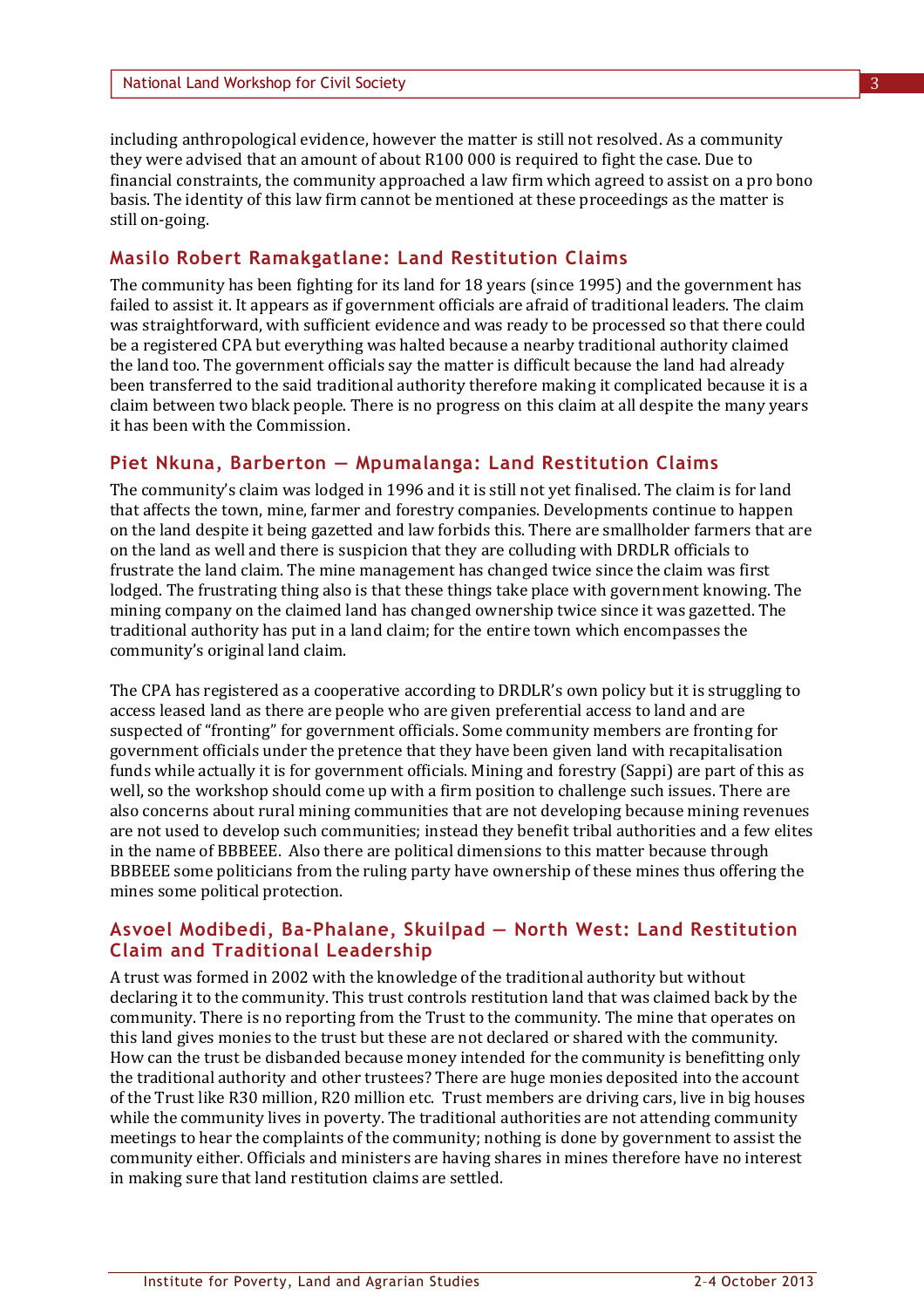## **Thabisile Zulu, KwaJali — KwaZulu-Natal: Land Restitution Claim**

There is a forestry company and the farmer says he has a 99 year lease. The traditional authority who is a woman supports the farmer and is not prepared to listen to community complaints and challenges with the farmer. The traditional authority is benefitting from the farmer by getting groceries, money etc. It is the community's view that The Board of Trustees that controls the trust that administers land that was claimed through restitution should be abolished.

## **Gadifele Tawana, Goedgewonden Village — North West: Land Restitution Claim**

The community was forcefully removed from their land in 1978 and was resettled in 1991. As a community they insisted on going back to their land but since resettlement there has not been any development in the area. Some people were moved as it was said that the area is dolomitic but the structures they left before removal are still standing. There has been an RDP housing project introduced to the tribal authority's village but no such development for the land occupied by CPA members. Since January 2013, a mine is operating on the land that was given to the community as part of restitution and there was no consultation with the community. Furthermore, grazing and agricultural lands have been subdivided as well and again there was no consultation with the community.

## **Mabel Monageng, Thekwana Village; North West: Land Restitution Claim**

The community structure calling itself the Bafokeng Land Buyers are going to court on the 31 October and 1 November 2013 to fight to get its land back. They are asking for assistance with transport, food and accommodation as well as picketing and media coverage in order to raise the profile of this case.

## **Nomgcobo Somdyala, Vula Masango Singene — Eastern Cape: Land Restitution Claim**

Vulamasango Social Movement is in the community of Cekwane. Their struggle for the reopening of the lodgement period for the Restitution Amendment Bill started in 2003 and the change of ministers for the DRDLR has not assisted their case but instead has complicated matters because they have had restate their case every time a new minister takes office. The Communist Party has played an important role in assisting them with their issues.

## **Ntombikayise Mthembu, Dannhauser — Amajuba District Municipality: Land Redistribution and Restitution Claim**

There is a serious challenge with DRDLR officials in this area as farming land that is part of land reform is being given in a corrupt manner to these officials rather than to communities. There is also a lack of understanding of whether communities fall under traditional authorities or under farm owners in terms of management and authority. Reopening claims without having concluded outstanding ones in the restitution process creates conducive environment for government officials to illegally acquire land.

# **Rosey Nikani, Thulani Community in Roodepoort — Gauteng: Land Restitution Claim**

The community of Thulani wants Roodepoort Deep Mines to remove mining dumps because they are causing pollution leading to respiratory diseases for the people of Thulani and Dobsonville. This affects the economic viability of the households in the area. The matter has been lodged with the LRC for litigation. Moreover, the area on which the mine waste is dumped is of significant size and this land could have been better used for housing as many people in the community need housing. Small scale farmers are interfering with the restitution claim's progress because they are benefitting from the mining activities. The communities are also demanding jobs be created for locals.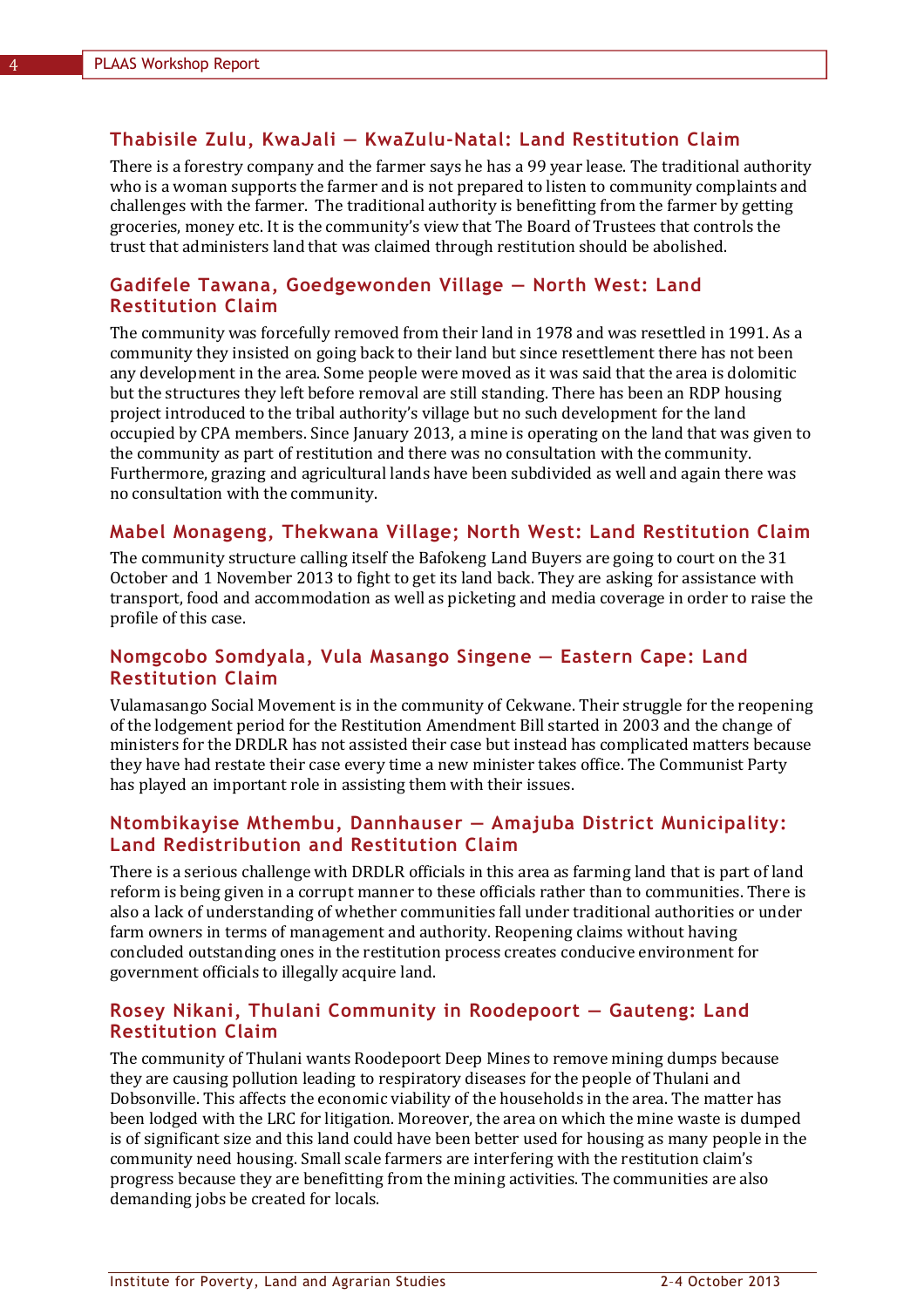# **Sefako Moraka, Bakgatla ba Kgafela — North West: Land Restitution Claim**

Representing Bakgatla ba Kgafela Anti-Corruption Organisation, Mr Moraka said that this community should be well off because they are situated in the rich platinum belt however they are very poor because their land claim remains unresolved. They are sold job opportunities for R3000 in the mines operating on their land. Their land together with their livestock was taken away from them to form part of the Pilanesberg Game Reserve. Presently this community has no place for grazing for their livestock. He urged the conference to undertake a learning journey to the area to witness the poverty that the Bakgatla ba Kgafela live in.

# **Suzan Matsimela, Kalkfontein Community — Mpumalanga: Land Restitution**

An established CPA operates in one ward while other wards are under a traditional authority. Government introduced a program called Comprehensive Rural Development Programme (CRDP) in the area but the CPA administered land has been overlooked as is not benefitting at all from this programme. The question of the recognition of the CPA by local government was raised, particularly in reference to development initiatives. The only people who are being supported by local government with services are those under tribal authority. As a CPA they were told by the traditional authority that they received funding and money deposited in their bank whilst they know that they have never opened a bank account in their CPA's name.

## **Mbulelo Tokwe, Ilezwi Lamafama Farmers Union, Amathole District Municipality — Eastern Cape: Small Scale Farmers and CPAs**

The farmers union was started in 2007 because government was and is still not assisting small scale farmers instead it concentrates more on large scale farmers. Water licencing for example is often geared towards supporting large scale farmers with water attained through water licences going through the lands of small scale farmers who have no such licences and therefor no water. Maybe Departments of Agriculture and Water Affairs should be merged so that they can look at these problems holistically. The rights of CPAs need to be recognised as full citizens of the country not subjects of tribal authorities.

# **Mlulami Nzweni, Ilizwe Lamafama Farmers' Union, Amathole District Municipality — Eastern Cape: Traditional Leadership**

He stated that there are now four tiers of government instead of the legislated three. The fourth unlegislated one is traditional authority which has been given way too much power/authority by national government. Traditional authorities do not hold any consultations with communities about developments taking place in their areas of jurisdiction; and expect communities to go along with such practices.

# **Thandiwe Zondi, uMgungundlovu District Municipality — KwaZulu-Natal: Communal Land Tenure and Traditional Leadership**

Government has not explained properly the issue of allocating of land especially in communal areas. The traditional authority has set up a trust over land which benefits only those who are in the trust; those that control the trust benefit from monies that people pay to acquire land. People pay R520 for land and get receipts for R20.00 with no explanation as to what happened to the difference. Some paid R7000 and got R20.00 receipts. The traditional authority is behind these corrupt activities therefore government needs to intervene. Women have borne the worse brunt of these corrupt practices losing a lot of land in the process. Women are not represented in the trust that allocates land, so the question is who should be allocating land?

# **Bridge Sojane, Bakgatla ba Kgafela: CPAs**

Independence of the judiciary is compromised. The community won their land claim through litigation and took DRDLR to court because it was delaying registering them as a CPA. An order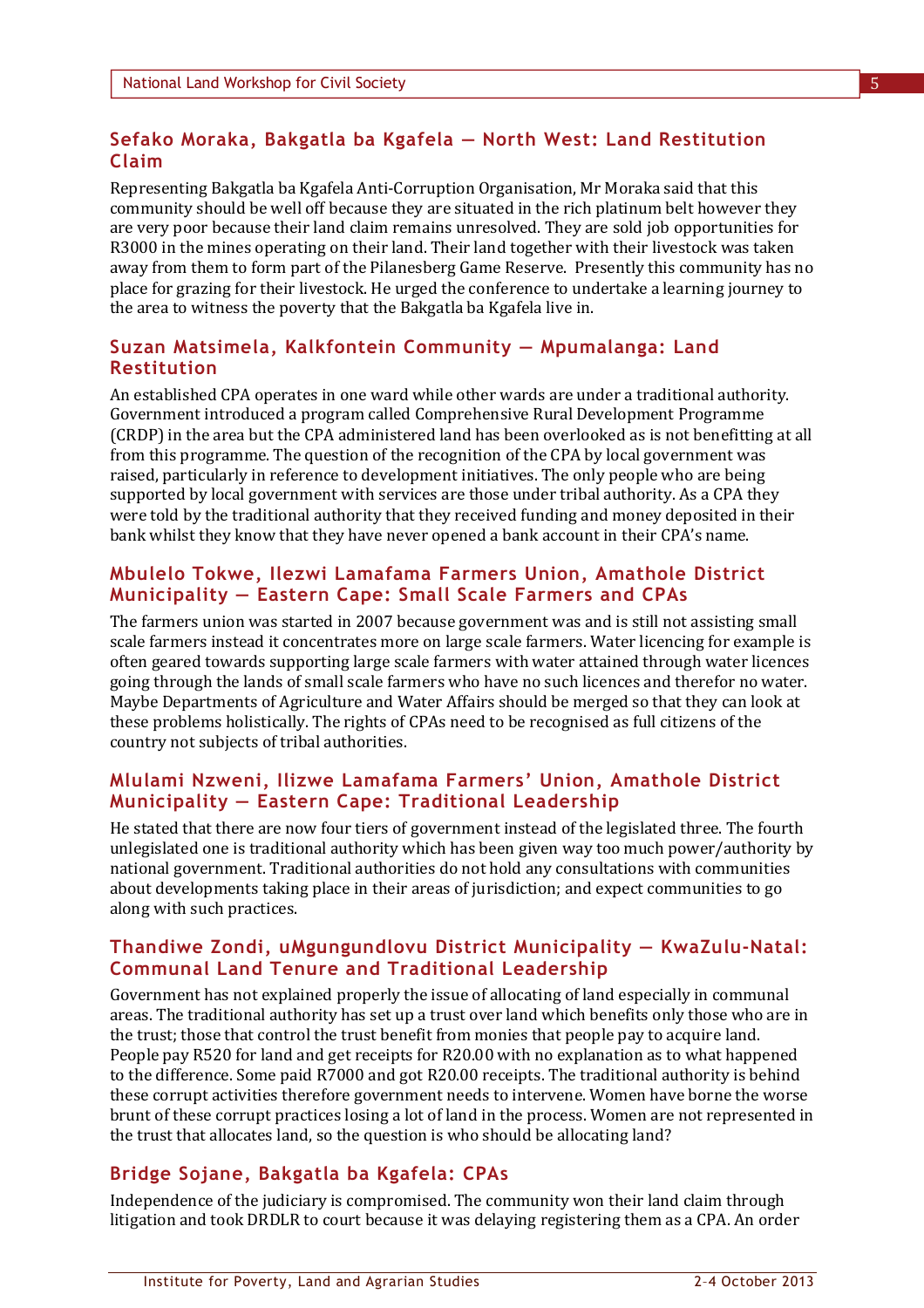was issued for the DRDLR to register the CPA. However the Department has still not registered the CPA. The question who can force the Department to comply with the court's order? The CPA Act has not evolved, e.g. the time frames have not been changed to get the Department to provide capacity building to the registered CPAs. But the Department is not doing anything; regulation is required through an independent body like an Ombudsman in order to get the Department to comply on court rulings. The level of unemployment is still high in these communities which also needs addressing.

## **BT Gcilitshana: Land Restitution, CPAs and Tenure Security**

The issue is with regards title deeds: he posed a question about when is government going to pass a law on CPAs receiving title deeds in rural areas? He mentioned that people have fairly large homes in rural areas but do not have ownership over these only 'right to occupy' while in towns title deeds are granted. The lack of title is slowing down ownership of an economically viable asset like land in the rural areas.

#### **Elizabeth Monareng, Balfour — Mpumalanga: Land Restitution Claim**

Their land claim was gazetted in 2005 with capacity building being provided by the Mpumalanga provincial government. The Mpumalanga government tried to pressure the community to take money instead of settling their land claim. The claim has now been held up and it was discovered that there is a company that is operating on the land and this company is owned by an official from the municipality. The land is divided into four erfs. One of them is water logged. There are several companies operating on the farm, one is concerned with housing and another private residential property. As a CPA when they went to apply for water rights they were told they were late as applications had already closed. A mineral rights certificate was also given out on the land to another company. The official from the municipality has now stopped engaging with the community after they learnt that the community is now working with a land rights CSO – LAMOSA. There is a need for assistance for the community to get its land back.

# **Benjamin von Meyer, Dwesa Cwebe — Eastern Cape: Land Restitution**

The CPA that managed the community's reclaimed land was not given an original certificate but only a copy with its name wrongly spelt. The community's reclaimed land encompasses a game reserve managed by the Eastern Cape Parks and Tourism Agency's (ECPTA). The ECPTA's rangers are victimising communities, shooting at them, killing some and others are even raped. Their domestic animals are also killed without any compensation being paid. The owners of the game reserve refuse to take responsibility for this. Without proper documentation the CPA is unable to confront the ECPTA and as owners of the land they have to take instructions from the ECPTA instead of the other way round. Their area was demarcated as marine protected area but the marine life has declined since it gained this status and the ECPTA is responsible for managing this marine area. The relationship between the CPA and ECPTA is acrimonious.

#### **Getruida Baartman, Ceres — Western Cape: Small Scale Farming**

The speaker identified herself as the chairperson of a small scale farming project. They are living on a commercial farmer's land as small scale farmers with very limited land for them to farm on. Their struggle to obtain land started in 2008. When they raised their concern about the size of the land available to them, the DRDLR asked them to look for their own land thus absolving themselves from the responsibility of finding them suitable land. As farm workers access to media or information about farms that are on sale is limited. This negatively affects their ability to get prospective land for the DRDLR to purchase it for them.

They are still paid very little as farm workers despite the settlement of R105p/d that was reached after the 2012 farm workers' strike. This is burdensome on them because the cost of living is rising and government's failure to support their access to land means they struggle to support their meagre salaries by producing their own food. The little bit of vegetables that they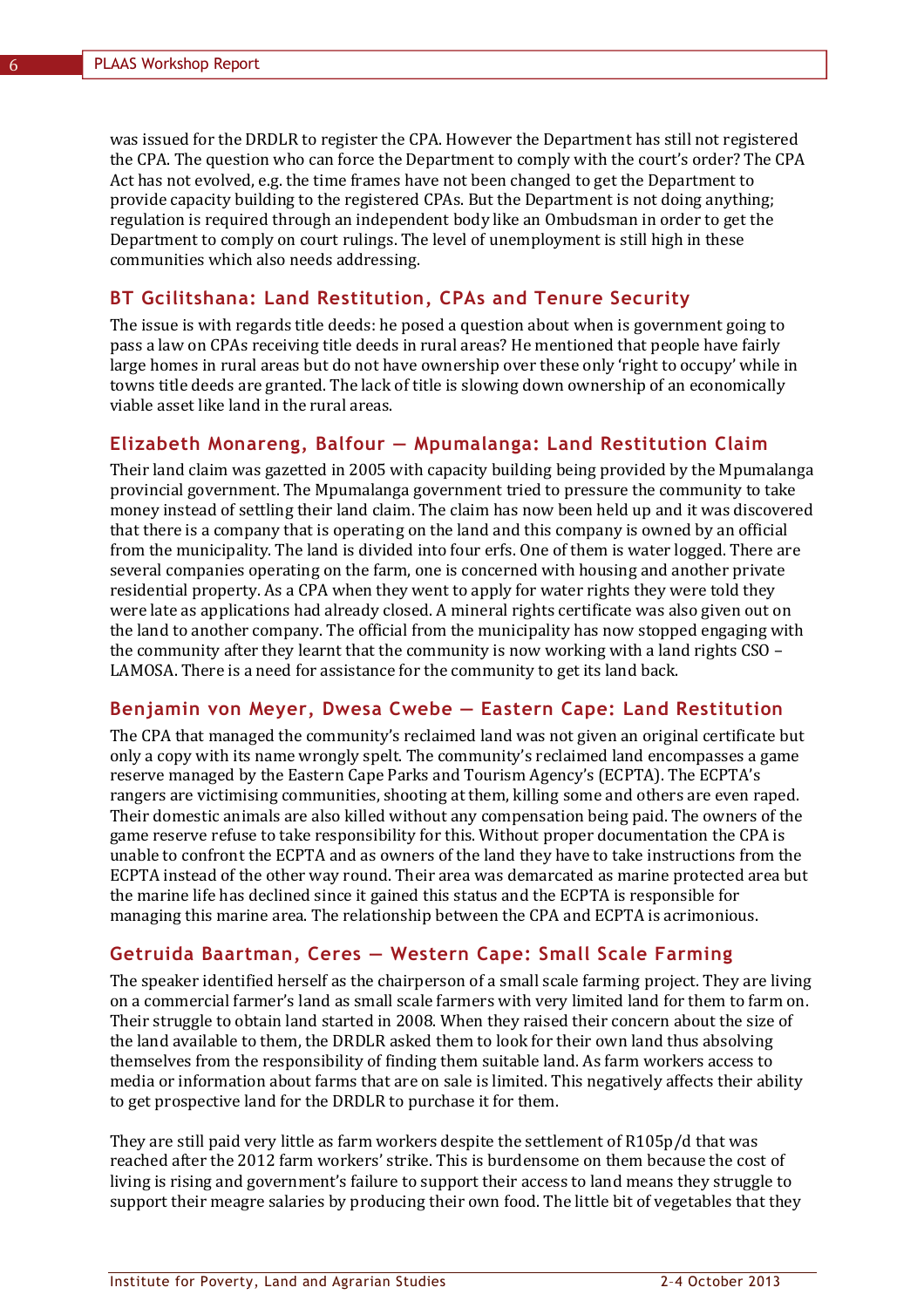produce and try to sell is met with hostility in the market by big supermarkets wanting to pay very low prices for it complaining about quality although it is not any different from the commercial farmers' vegetables for which they pay better prices. She also indicated that there are still many evictions going on farms without any intervention from government.

## **Mmuthi Kgosietsile Pilane, Motlhabe Community — North West: Land Restitution Claim**

Motlhabe community claimed land in 1998 and it was gazetted in 2005. The traditional authority claimed 67 farms but only two claims were successful. There was an expectation of resistance from the white farmers that had occupied the land for some time but actually the resistance came from Kgosi Nyalala Pilane who had made a counter claim that covered most of the land that the community had claimed. The land that the community was claiming was bought through the traditional authority back in 1932 in trust on behalf of the community as the previous government never allowed community members to buy land by themselves. A mining company was brought on board without the knowledge of the community and the DRDLR's officials took the side of the traditional authority. The claimants were told they have no right to make a claim because all their rights are vested in the traditional authority. There was also a mistake in the application, the lawyer lodged claimants as Bakgatla ba Kgafela which was wrong. This mistake was used by Kgosi Pilane to hijack the community's restitution claim. The mine benefits are paid to Kgosi Nyalala Pilane who does very little for the community, and he, along with those close to him, are the only ones enjoying the benefits and living comfortable lives. The request was for the legal firms, community leaders, NGOs and CBOs to ensure that government first deals with issues relating to land claims that were lodged in what is to be the first lodgement period and also those first claims are settled before the second round of claims are dealt with.

#### **Lamson Maluleke, Makuleke community — Limpopo: Land Restitution**

Lamson Maluleke posed several questions he felt were important to answer in order to understand the drive for the Restitution Amendment Bill; what is triggering the legislative review? Who is to benefit from the reopening of the restitution process? Is there a hidden agenda in reopening the restitution process and if so, what is the hidden agenda? Are CPAs not functional and if they are not then why are they not functional? What is government's role in the dysfunctional status of CPAs if they are indeed dysfunctional? How many CPAs have been in existence without their title deeds? Are we not looking to create new backlogs upon existing backlogs with the reopening of the lodgement process? There is suspicion that there are those who want to benefit from the reopening of the restitution process.

# **Daniel Khoza S, Elim — Limpopo: Support for Restitution Land Claimants**

There are three CPAs in the areas of Shimange, Mavhungeni and Muzhezi and their development plans look the same. There is a dam in the general area of these three CPAs. The dam that was initially built was washed away during floods but the rebuilt dam is badly constructed and is already leaking. The communities' queries regarding the dam are not listened to because they are told they did not contribute money towards construction of the dam although the funds were sourced using the three CPAs' names. Floods and the risk thereof make farming for the communities of the three CPAs very difficult and negatively affect people's livelihoods. There is a poultry farm project raising chickens within a 42 day period but the market is very difficult because there is no support from government. There are no agricultural extension services to support small scale farmers and support from the Department of Agriculture, Forestry and Fisheries (DAFF) is sporadic. Their vegetable produce is met with hostility and not fairly treated by local supermarkets like Spar as the CPAs' produce are priced lower than the farmers' ones despite the quality of both being good.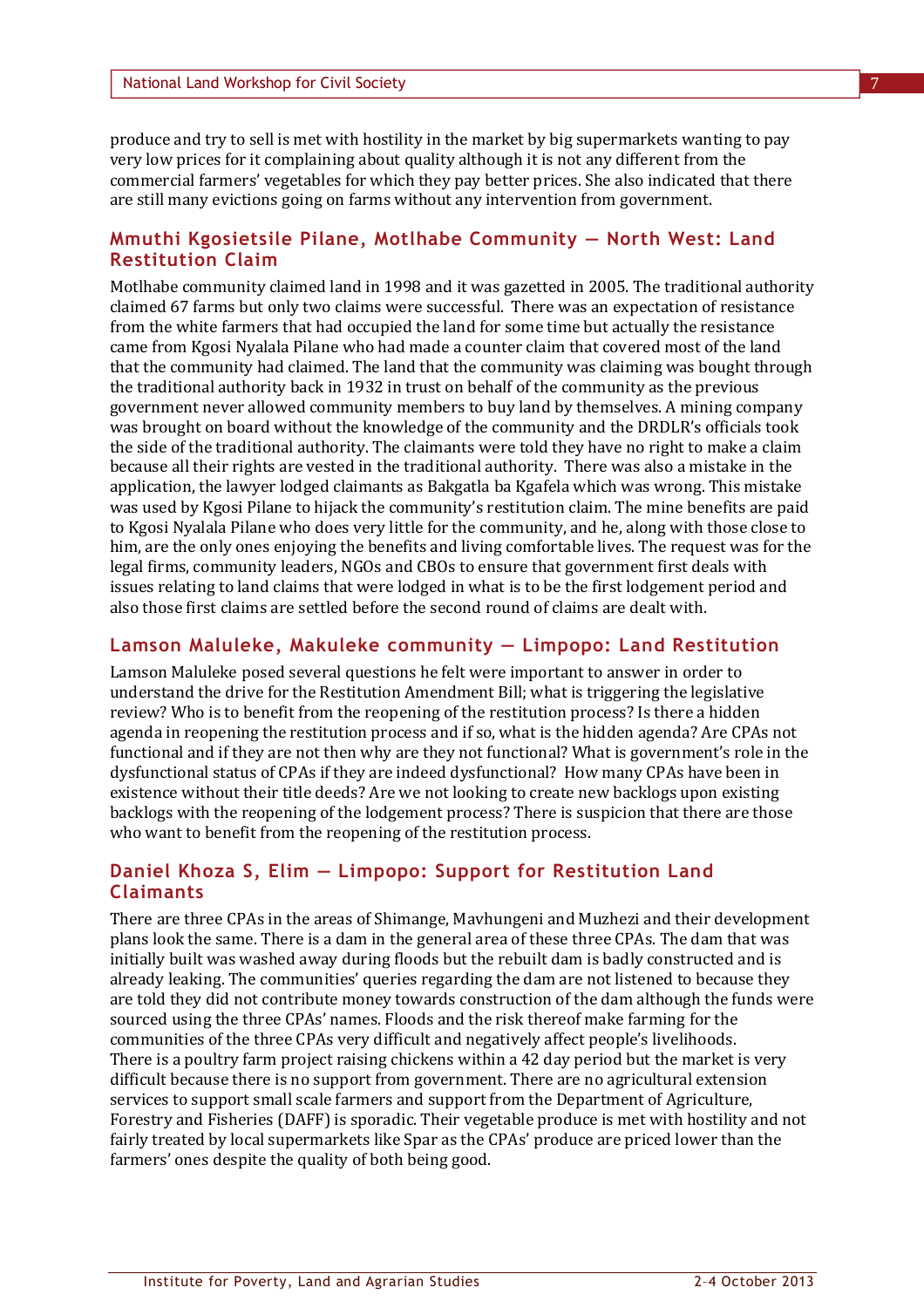# **Buselaphi Magwaza, Babanango — KwaZulu-Natal: Land Use Management and Land Redistribution**

Ezemvelo KwaZulu-Natal Wildlife earmarked a game reserve on land that was occupied by the community. Ezemvelo KZN Wildlife then requested residents in the area to move. Most white farmers left the area but the community remained despite Ezemvelo KZN Wildlife trying to put pressure on them to move. Ezemvelo KZN Wildlife built a game reserve and brought in wild game to their land. The game has brought in terrible diseases to their livestock but nothing is being done by officials despite the many complaints that the community has raised with them. The farmer next to them complained about the matter and all wild animals on his farm was removed but Ezemvelo KZN Wildlife refused to do the same for this community. In fact Ezemvelo has made it clear to the community that there will not be any developments on that land because the land was not intended for residential purposes and that it is their loss for refusing to move.

# **Henry Michaels, Trust for Community Outreach and Education (TCOE) — Western Cape: Farm Workers' Tenure Security**

Mr Marcus is the spokesperson for Western Cape Farm Workers Association. In the Western Cape there is less land reform taking place and the situation is exacerbated by high unemployment among farm workers. There are a lot of evictions taking place despite the moratorium on farm workers' evictions still being in place. Those that are over the age for economic activity are under particular risk. Political parties use farm workers' issues to try to further their political aims but the circumstances of farm workers stay the same. Rural development e.g. housing is also another challenge because even when farm workers are evicted they then have nowhere to go for housing. The change of ownership of farms deprives the communities' security of tenure because they are treated as new workers with every new owner taking over the farm. This makes it difficult for farm workers to secure their tenure and that is part of the reason behind high levels of evictions. Municipalities are not supporting development on the farms; there is no housing, water services, sanitation, etc. The Western Cape suffers from the slowest land reform as the farms are very expensive.

# **4. PRESENTATIONS OF LAWS AND POLICIES UNDER REVIEW**

#### *Chaired by: Mazibuko Jara*

The chairperson introduced each presenter. Two presentations were made at a time followed by a question and answer session.

# **Restitution of Land Rights Amendment Bill**

The presentation was made by Ms Tara Weinberg from Centre for Law and Society (CLS). The presentation is attached as **Appendix 3.** This bill was outlined as one of the bills that required urgent attention because it is being tabled in parliament in October 2013 and the public hearings for it are happening between November 2013 and January 2014.

# **Traditional Councils and the new Tenure Reform Policy (Traditional Affairs Bill)**

The presentation was made by Dr Aninka Claasen from CLS and it is attached as **Appendix 4.** It is important to note that written comments were expected to be submitted by 19 November 2013. Participants were advised that it was important to put in written comments in order to improve their chances for selection during oral presentations.

After the two presentations the chair opened the session for comments and questions as captured below.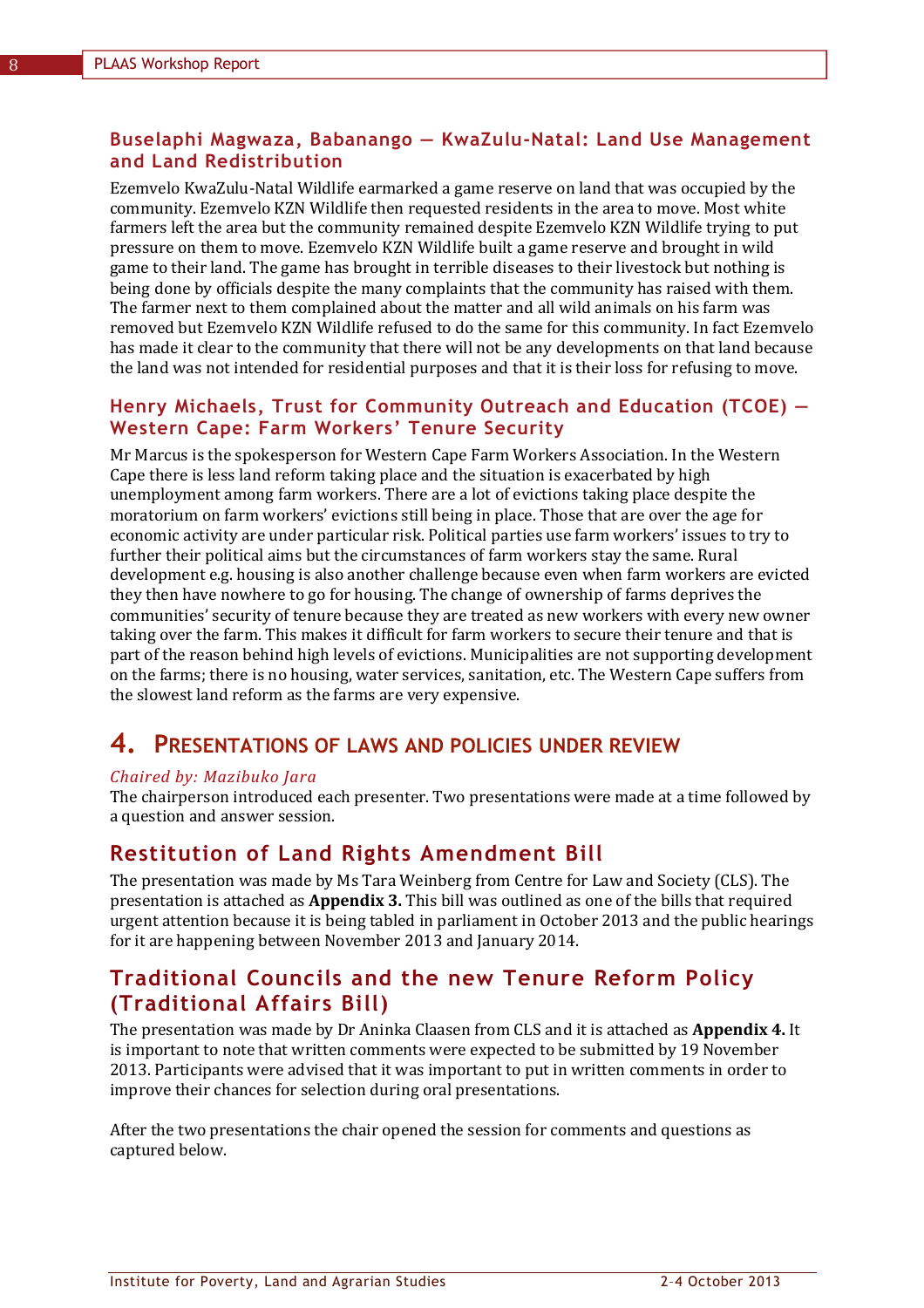# **Comments**

- Government is using the same oppressive law the Black Authorities Act to make communities' lives unbearable
- Officials and traditional authorities are in collusion in treating communities badly. The Batho-Pele ('People First') principles do not apply for rural communities. The traditional authorities come first.

# **Questions**

- How is productivity defined in the Restitution Amendment Bill?
- What are the reasons for the failure of Restitution of Land Rights (Act 22 of 1994) to fail? This could assist us in understanding what needs to be done differently for the Restitution Amendment Bill.
- What is your success rate in winning land claims cases on behalf of claimants in order to induce our confidence on you as our possible legal representative?

# **Tara's responses**

Productivity is not defined in the bill – but expectation, as captured in, for instance the Policy for Recapitalisation and Development Programme, is that land should be used as a commercial farm orbe in the hands of a traditional authority and thus communities lose out.

# **Annika's responses**

The success of the campaign in opposition to the Traditional Courts Bill (TCB) shows that is possible to push back against bills and policies which will negatively affect rural people. There's a need for mobilising and advocacy work in communities to raise awareness and get communities engaged in the process so government understands that they are going against the wishes of people who most likely votes come from? The government must be made to see that most of the votes are with the communities and not traditional authorities, so they have to address the issues of communities rather than trying to only please traditional authorities.

# **Minerals and Petroleum Resources Development Act (MPRDA)**

Mr Chris Rutledgerom ActionAid made the presentation which is attached as **Appendix 5.**

# **Recapitalisation, Leasehold and Land Holding**

Prof Ben Cousins from PLAAS made the presentation which is attached as **Appendix 6.**

# **Communal Land Tenure Policy**

Ms Wilmien Wicomb from the Legal Resources Centre made the presentation which is attached as **Appendix 7.**

# **5. COMMISSIONS**

The participants were requested to break into four groups taking into account geographical representation, theme/issue base and fair distribution in terms of numbers. The Commissions were to take the remaining time in the afternoon and evening to answer the set questions and be ready to report back in plenary the following morning. The four Commissions were as follows:

- Restitution, Outstanding Land Claims and CPAs
- Communal Tenure, Governance, Traditional Leaders and CPAs
- Mining and Large Scale Development on Communal Land
- Supporting Small Scale Agriculture and Protecting Farm Workers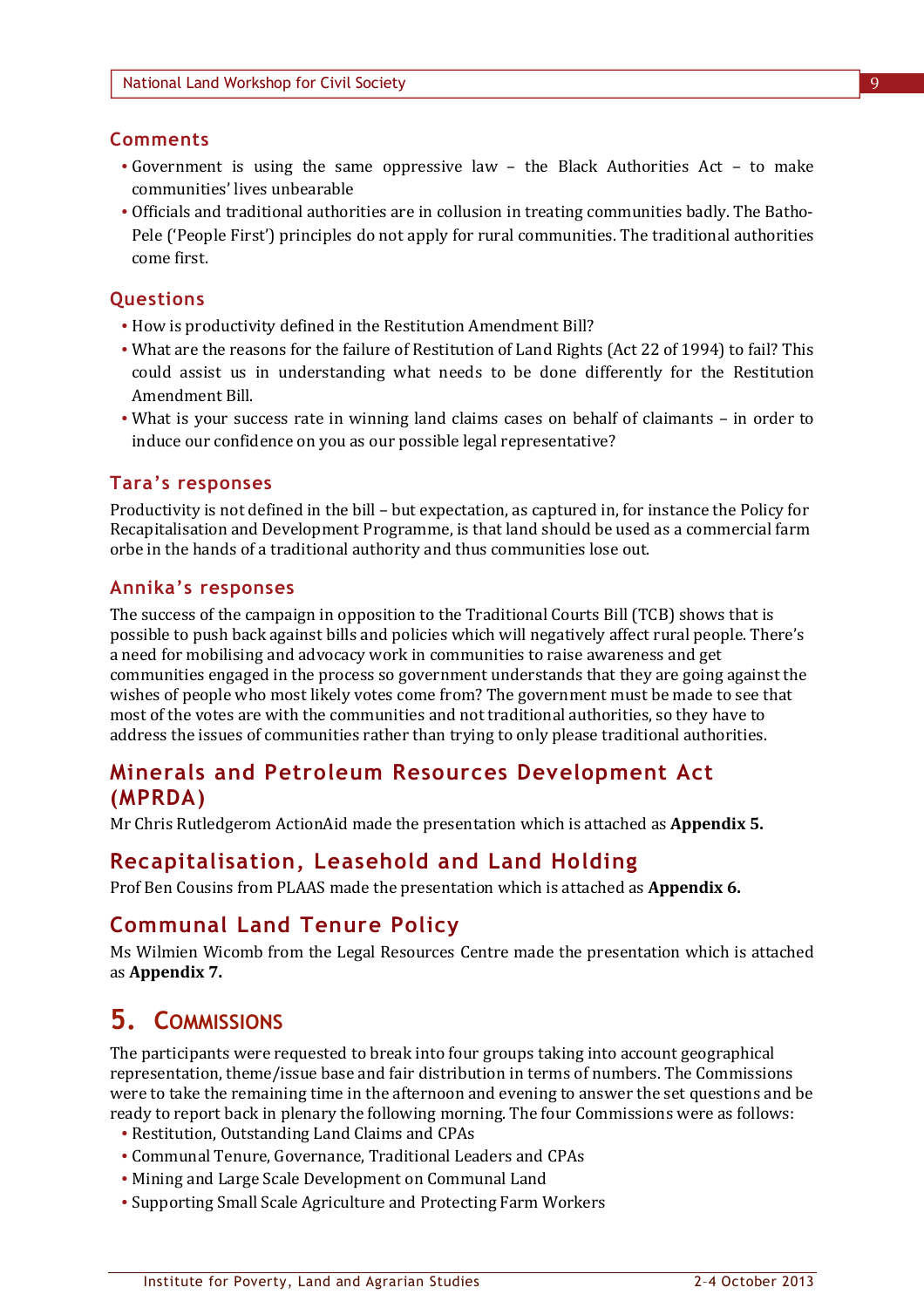# Day 2

# **6. COMMISSION REPORT-BACKS**

#### *Chaired by: Mbongiseni Buthelezi*

Participants were welcomed for Day 2 of the workshop and invited rapporteurs from all the commissions from the first day to get ready to report back. The process was such that report backs for each Commission would be followed by additions from members of the commission, then questions, comments and additions from the floor.

There was an announcement on a Mining Affected Communities United in Action (MACUA) Petition. As an organisation MACUA has drafted a petition and it is requesting participants to sign if they agree with the objectives; which are to get government to include communities affected by mining in the consultative process about starting mining activities in their areas. Currently only private sector and traditional authorities are consulted but not affected communities. The petition is to put a stop to this practice. The petition will circulate for participants to please sign if they agree with the sentiment.

# **Group 1: Restitution, outstanding land claims and CPAs**

The report back by Mr Humphrey Mugakula raised the following points:

- Looked at existing Act and the new Bill
- Old Act had unconditional support grant but new Bill has funding through the Recapitalisation and Development Programme which is conditional and thus problematic particularly for restitution
- There are no process timeframes for claims in the new bill
- Implementation of the Act was hamstrung by capacity constraints but the new bill does not tackle these capacity issues in terms of implementation
- The new bill does not explicitly recognise CPAs which is a challenge as CPAs are a desirable vehicle for community participation in the management of claimed land
- There are challenges of record keeping that hampered implementation of the existing Act, and this is not dealt with in the new bill
- Gender mainstreaming in the new bill has not featured even though women were side-lined in the implementation of the existing Act

# **Challenges with the new Bill**

- No consultation by government, only consultations done were in provinces of Limpopo and Eastern Cape. All provinces need to be consulted thoroughly with a particular focus on communities' experiences
- The new Bill does not deal with how outstanding claims are going to be managed
- The bill is not clear on eligibility criteria regarding restitution claims
- There is no proper definition of betterment in the Bill. Clear criteria stating what qualifies people to claim for betterment is required
- There is a lack of an internal appeal mechanisms for people to appeal against claims or decisions on claims before claimants take the litigation route
- Opening up restitution claims brings with it the risk of potentially corrupt traditional authorities which would possibly lead to the hijacking of CPAs' claims
- There must be a stipulated budget and adequate human resource support to investigate the legitimacy of claims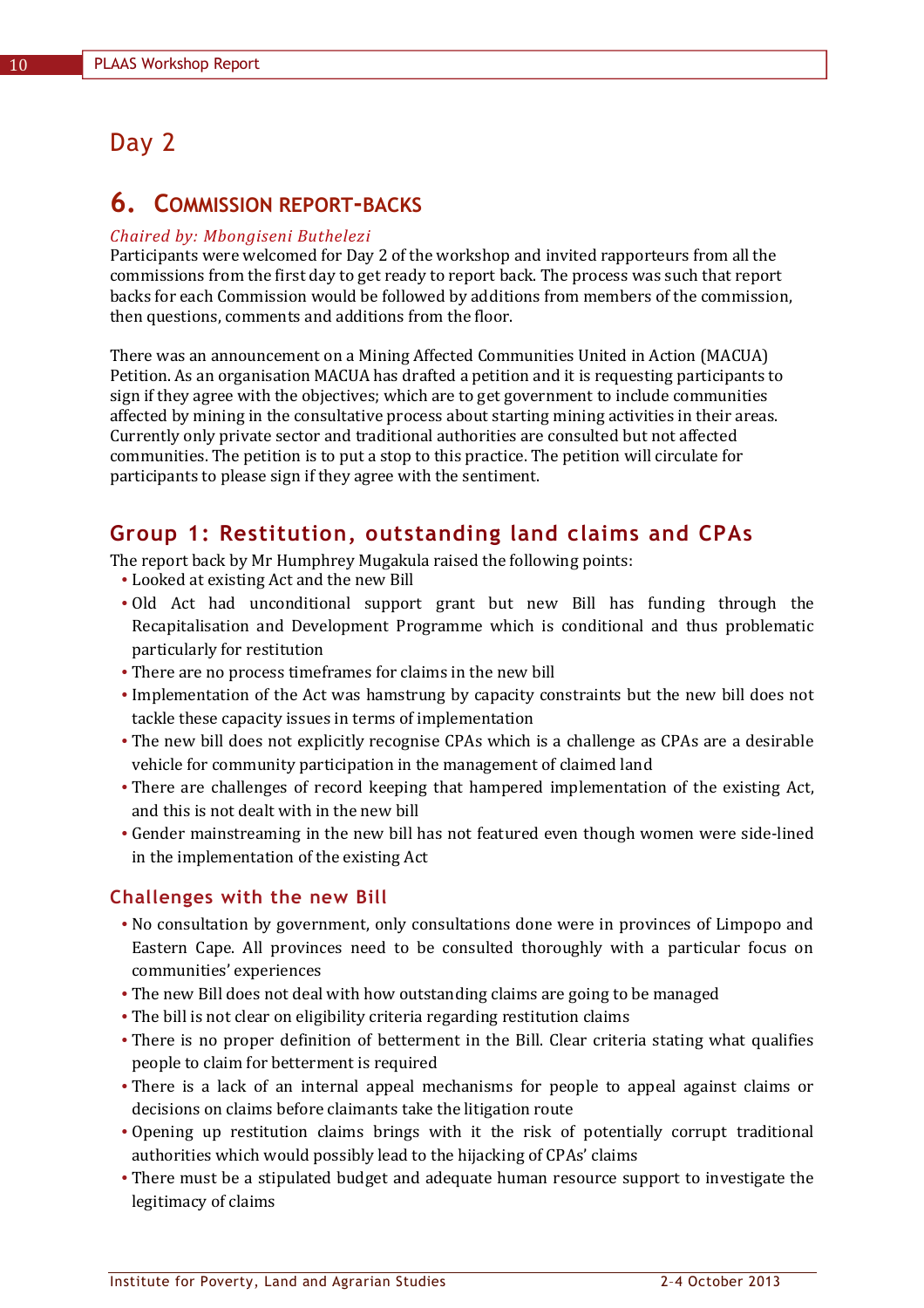Claimants have complained that when they lodge a grievance about problems with the restitution process, or delays in receiving their land, they do not receive adequate responses from the Commission or the Department of Rural Development and Land Reform. But the new bill contains no new measures to resolve these problems. Budget shortfall challenges for land claims have not been dealt with

#### **Discussions and way forward**

- Organise coordinating structures (made up of CPAs or other community property institutions) in order to inform communities on the amendments happening with the Acts and other policies. These could be based at the district level.
- Claims must involve claimants claimants should be able to present their own cases and get regular feedback on progress and outstanding documents so that there is no missing information
- There must be separation between new and old claims. Amendments must be informed by problems in the existing law and its implementation. There were no consultations regarding amendments, affected communities were not briefed on what was wrong with the Act that required amending
- There must be strategies to counteract aspects of the bill, communities must be mobilised to support presentations at parliament or courts. Support also must go to communities experiencing hindrances to their full enjoyment of their land rights or not seeing progress with their claims. Transportation costs must be thought about with regards to CSO and community mobilisation
- Lobby support from organisations that are in this workshop in terms of their time and support to communities. Their research and legal capacity must be used to support communities. The issue of funding support is important to think about
- Post-settlement support must be included in the new Bill
- Protection and recognition of CPAs as legitimate democratic structures in the transfer of land claims to the communities must be lobbied for inclusion in the Bill
- CPAs must be protected and supported in the new Bill instead of making traditional authorities the new entry point for holding or managing claimed land in trust on behalf of community claimants
- There must be increased research and legal capacity to support restitution claimants, CPAs and rural communities that depend on communal land tenure.

#### **Questions and comments**

- Clarity was provided that in the case of Limpopo, consultations were not held with communities but only with the Provincial House of Traditional Leaders
- Self-monitoring of CPAs in terms of term of office is a challenge. Moreover, CPAs also have major challenges in terms of democracy, corruption, lack of accountability, etc. Issues within CPAs as well need to be addressed in order for structures to be legitimate and recognised
- Successful claims must be given legal aid to protect their claims against counter-claims or new claims
- The role of mining must be recognised in land claims because they devalue the land, so communities must be compensated for this.

# **Group 2: Communal tenure, governance, traditional leaders and CPAs**

The report back was presented by Mr Mlulami Nziweni.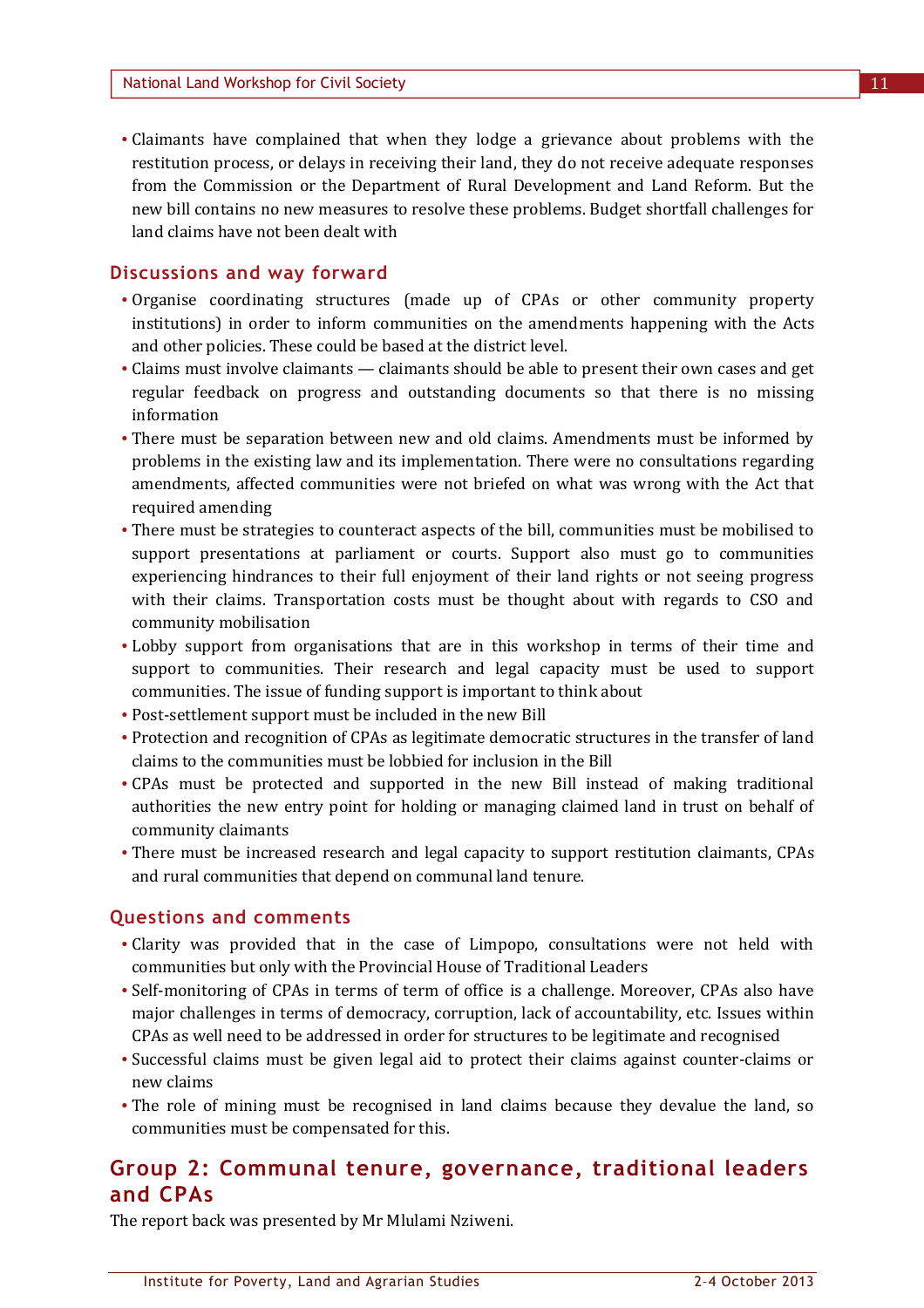- New laws must address the imbalances created by past laws like Black Authorities Act and Black Administration Act and people must be at the centre of that process
- Active participation is required from communities
- The traditional authorities do not own the land but are custodians of the land so they cannot allocate, people themselves must allocate sites not the chiefs as custodians. Chiefs are there only to play oversight. This was disputed by Shirhami Shirinda who said the traditional authorities are actually only leaders and people themselves are custodians of the land.
- The new laws are serving the interests of elites over the interests of communities
- Acts and amendments to traditional leadership laws are geared to favouring elites
- Some traditional authorities abuse their roles and go beyond their supervisory role (as assigned through TLGFA) and usurp powers that they don't actually have
- There must be village land committees for dealing with land
- The legitimacy of some traditional authorities is questionable so that needs addressing first. Bills and amendments give power to the traditional authorities more than to the people themselves.
- Abuse of power by the traditional authorities is a challenge and there is a lack of legislation to make chiefs accountable to the people
- These new laws could bring the traditional authorities into conflict with communities and this could end in the very existence of traditional authorities being threatened
- State must create space for the people to participate even in consultation.

## **Way forward**

- Mobilise and organise people and embark on an organised march
- There must be local, provincial and national coordinating structures
- Force government to scrap Bills not representing people
- Engage parliamentarians to ensure that the needs and rights of communities are protected
- Disseminate information from the conference in order for those not at the conference to know the agreements
- Awareness-raising of the new Bills and their implications in our communities is necessary
- Lobby media on our side and expose traditional authorities and government for the injustices they perpetuate in some rural communities
- The upcoming elections present an opportunity for us to pressurise the government to make concessions — through marches and protests
- People need to be made aware of laws and policies so they understand the legal role of traditional authorities as well as how they fit into their rights as citizens
- There should be land administration committees and they should allocate land. These committees should be part of the local government structures like ward committees in order to make sure they access support from municipalities
- The CPAs need to exercise their power as legal entities and assert their roles and responsibilities. They also need to create better understanding with the traditional authorities to appreciate their role as beneficiaries and not leaders in the CPA administered lands.

# **Questions**

- How do we improve our practices to be more democratic and transparent as CPAs?
- Can we set an example as CPAs in reporting especially financially to our members?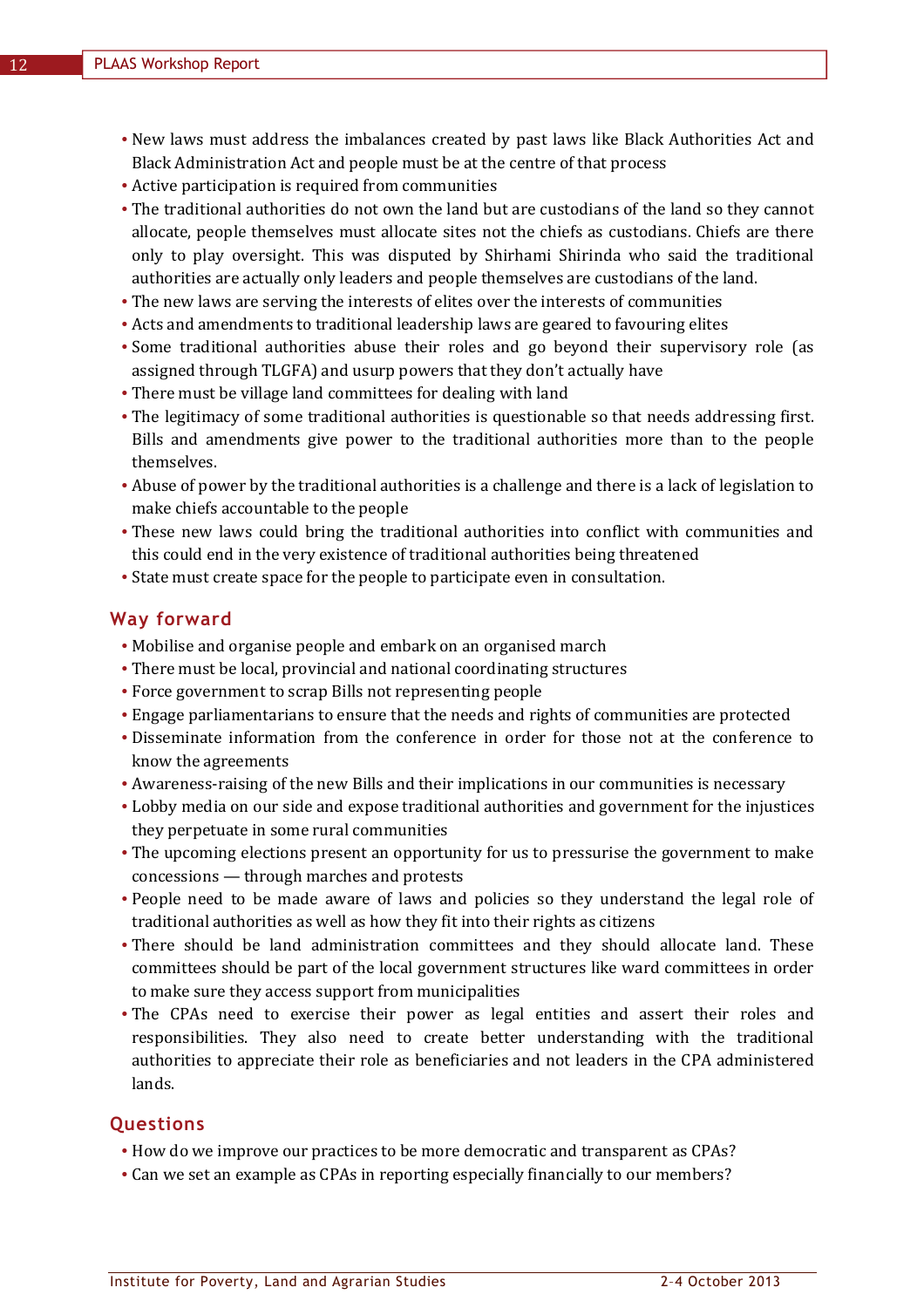- Should good customary law be recognised in our CPA constitutions? **Note**: not the traditional authorities' law but customary law proper as intended to govern the people.
- How can we use the media wisely to hear our plight despite it being government's mouthpiece?

# **Group 3: Mining and large scale development on communal land**

The report back was done by Mr Bridge Sojane.

- The Mineral and Petroleum Resources Development Act (MPRDA) being introduced is unfriendly to communities
- The MPRDA did not properly engage and involve communities poor consultation
- Communities within mining areas should benefit from mining but there is nothing that speaks to that
- The Environmental Impact Assessment (EIA) requires community engagement and this is one area in which communities are not being properly engaged
- There should be a clear process and timeframes to enable communities to engage with the different stages of the mining operations approval process
- Politicians and officials have mining rights through BBBEE creating conflict of interest in handling community complaints fairly.

# **Challenges**

- For mines to get their operations approved by communities they always promise employment opportunities for locals but after approval the mines renege on their promises citing the need for skilled labour force as an excuse
- Loss of rights is immeasurable amongst people hence compensation varies.
- Compensation in the affected communities is not properly structured because there are no criteria defining fair compensation, opening room for subjective interpretation of the phrase. This needs reviewing with proper community consultation for inputs.
- Government officials and politicians having shares in mines is a problem as it affects transparency, accountability and their ability to objectively further and protect communities' rights
- There are no real benefits for communities affected by mining operations yet these communities bear the brunt of the environmental, loss of land livelihoods costs associated with mining.

# **Way forward**

- Affected mining communities should use our votes to drive home our issues on development and mining. Using the power of X – when voting we consider carefully who we put in charge. This requires consultation with our communities. There was a counter view that this point of power of X was not a group view but one person put it forward and there was no agreement or discussion on it. A suggestion was made that it should not be recorded as a submission of the group
- Communities must always be consulted when new amendments to legislation that affects them are crafted
- EIAs recognise community engagement. There are SLP sections that must be adhered to. Mines are using whichever way possible to avoid compensating people where mining activities are disruptive to people's lives, e.g. where houses are cracking as a result of mining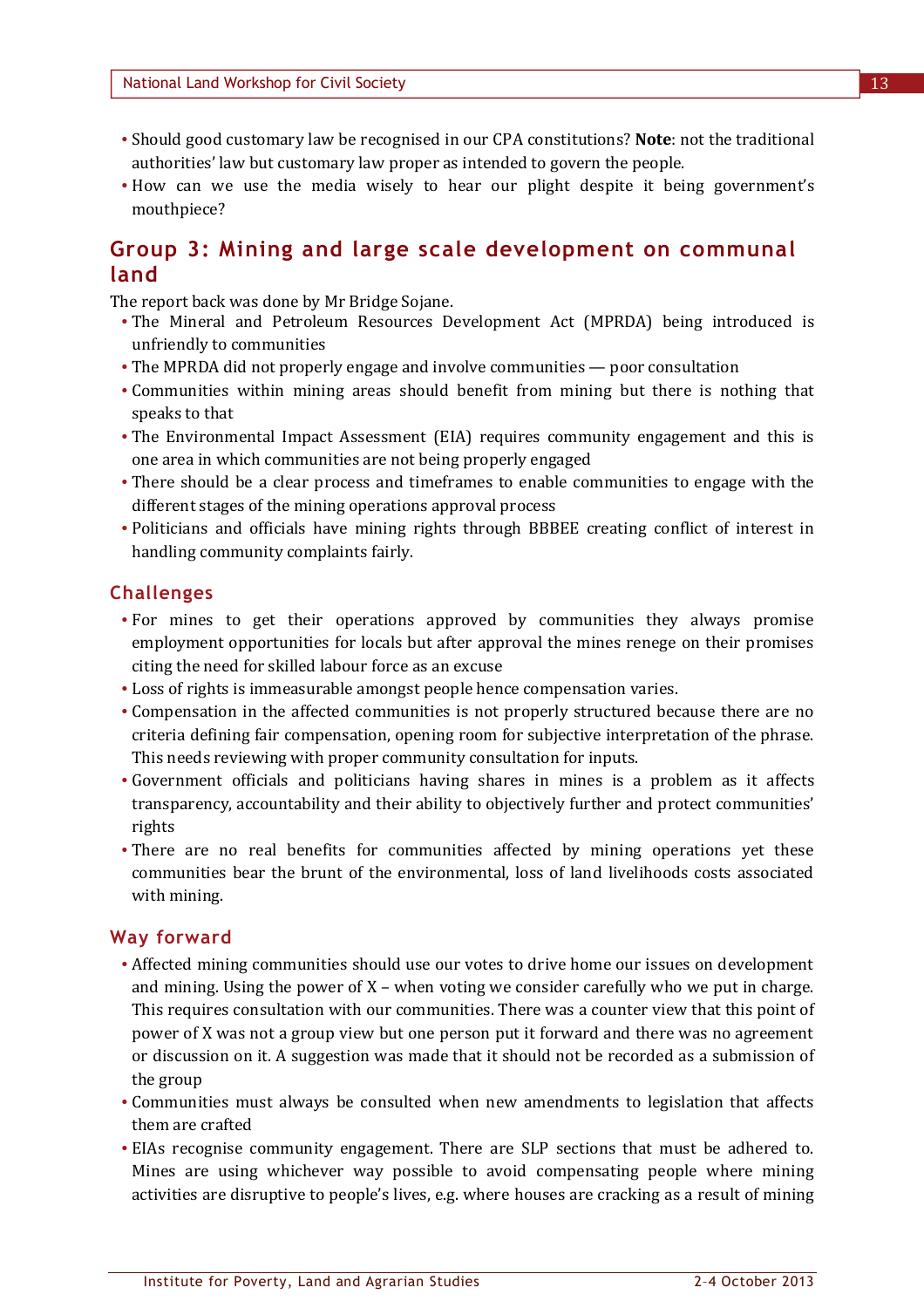activities mines will avoid paying claims casting doubt on the quality of the workmanship of the affected structure such as houses.

- There should be recognition of communities losing the right to use of land due to mining activities and measures must be taken to ameliorate the impact of this loss
- Communities must insist that mines train locals in the skills they require at the mine so that they are employed. Communities must remind the mines that the land should actually belong to them (communities) and therefore the mines will account to them. The database of who has been trained on what must be presented to the community always and a plan how the trained people will be absorbed in the employ of the mines must form part if the reporting.
- Compensation must be fair definition of fair must be explained
- Communities must always be represented in mining compensatory committees, be it ecological damage, pollution, damage to properties like houses, etc.
- Mines should commit and be held accountable to a skills programme for locals designed to meet their operations before operations are approved
- Community members as affected parties should be part of governance structures that deals with mining approval processes
- Work with a structure like MACUA for coordinating activities and efforts of mining affected communities in raising their plight with mines operations
- Stakeholder Forums vs. Interested parties: Confusion around status of the community on the two must eliminated.

#### **Questions and comments**

- Concerned about the use of the power of X: as a gathering we should not take our democracy for granted because in other dispensations these kinds of gatherings might be regarded illegal as it was in South Africa under apartheid
- There must be consultation and a meaning of this need to include negotiation and recognised as key. The communities' right of refusal on mining operations should be recognised and included in consultation.
- There should be sensitivity to the initiative being hijacked by political forces given that we are so close to elections it would then be important to guard against this and make sure the initiative stays independent as we could end up being mired in controversy

# **Group 4: Small scale agriculture and protecting farm workers**

#### **Challenges**

Land

- Lack of access to quality productive land
- Confusion on ownership of land
- Redress/ceiling on land ownership
- Land linked to water rights so when people are excluded from access to land, they are also excluded from access to water
- Problems with long term lease agreements

#### Support

There is a need for:

Skilled extension officers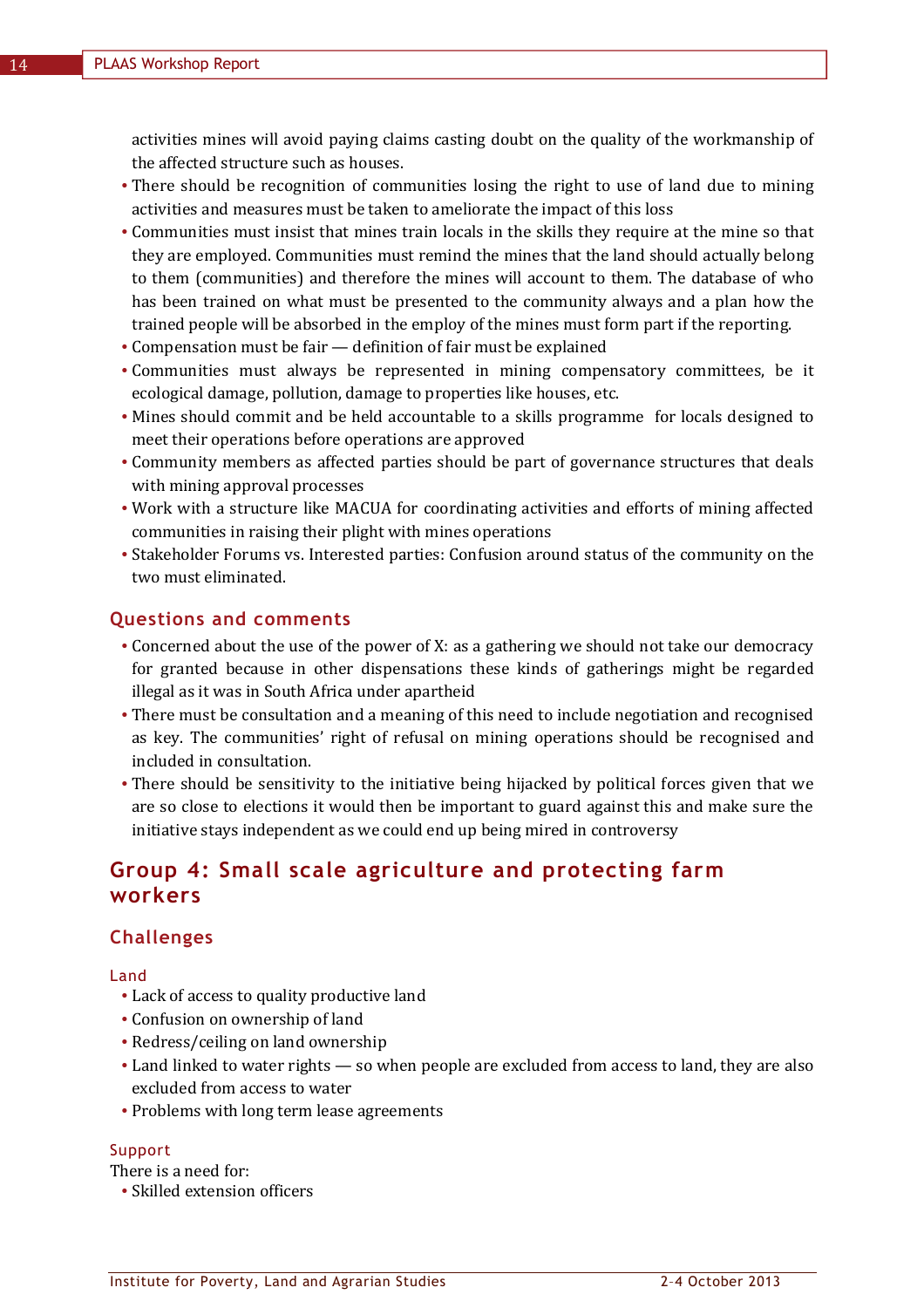- Integrated government support
- Planning based on needs and aspirations of farmers, i.e. infrastructure and post settlement support
- People-centred, Local Economic Development and agricultural sustainability approach as opposed to business and capitalist
- Levelling of playing fields: provision of subsidies

#### Policy

There is a need for:

- Clarification around ownership of land
- Alternatives for strategic partnerships and options
- Monitoring and evaluation mechanisms of economic activities on resettled land and support for those activities
- Provision of different forms of support for different levels or scales of farming
- Cooperative governance amongst departments dealing directly or indirectly with land and agriculture e.g. DAFF, DWAF, etc

#### Farmworkers

There is a need for:

- Strong tenure and housing rights for farmworkers (ownership/ housing/ food production/ dignity)
- Service provision for farm workers/dwellers, i.e. transport, education, etc.
- Size and number of farms owned by farmer to be used to consider land availability for farmworkers

#### **Suggestions and way forward**

- Access of unions to farms must be recognised and included in law
- One farm, one farmer principle must be included in legislation this would address the challenge of landlessness
- Elderly farmworkers must be looked after there is no provision on where these people will go to after retirements while farmers are catered for
- Women are not recognised as having independent rights. Their rights are dependent on their spouses/ men leading to high evictions when the spouse/ men die or are employed elsewhere or they separate.
- The farmworkers must have title deeds on farms where they are residing and working. Agrivillages increase farmworkers costs to commute to work
- RDP housing should be brought to farms in order to eliminate the practice of mud housing for farmworkers
- There should be government officials monitoring enforcing laws and policies on farms so that farmworkers can start to enjoy some of their benefits enshrined in these laws
- Plan to embark on various actions to call for proper consultation process with farmworkers and small scale farmers (suggestions mooted included submissions on ESTA, pieces in the press, petition).

# **7. STRATEGIES TO ENGAGE WITH NEW POLICIES**

Prof Ben Cousins facilitated this session by presenting a summary of the *Way Forward* points raised during report-backs and plenary. He said most of the Wayforward points centred on three main themes as listed below. He further explained to the Conference that some of the points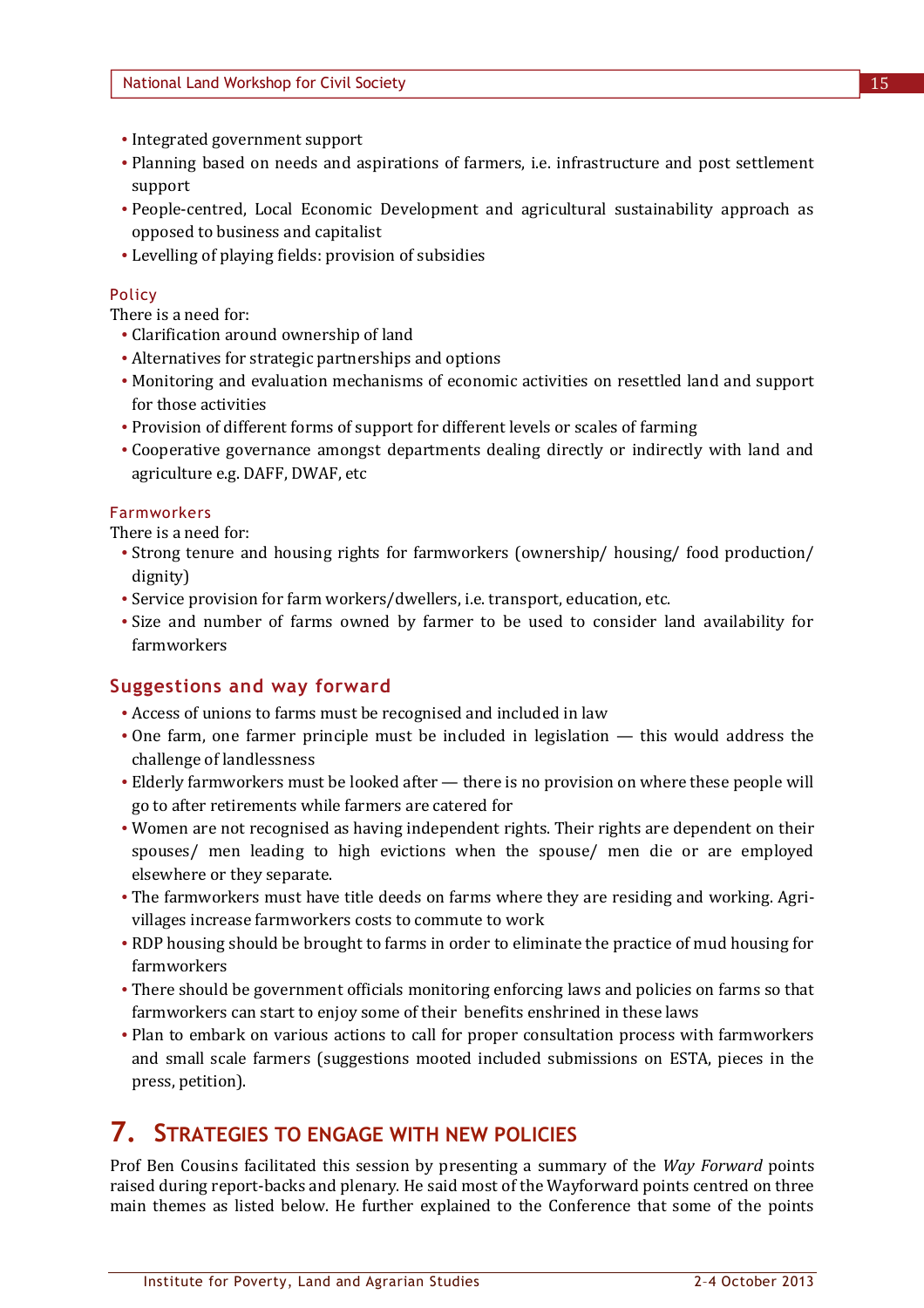raised pose questions of how, by whom and when, i.e. they call for an action plan. Therefore this session is aimed at drawing such an action plan. To do this he explained that participants hould chose a group to work with on practical action regarding engagement with policies. Each group was to produce strategies to deal with *Way Forward* points and present these in plenary. The groups were:

- Coordinating structures
- Parliamentary submissions/ litigation/ mobilisation in support
- Media strategies/ awareness-raising.

# **8. GROUP REPORT-BACKS**

# **Group 1: Co-ordinating structures**

Issues looked at:

- State of play
- Gather more information on how the CPAs (according to the Bill) are to be eroded
- How to strengthen our focus
- How we reach out without exhausting our energy, etc.
- A particular message?

| <b>Organisation</b>                       | Area of operation                                                                              |
|-------------------------------------------|------------------------------------------------------------------------------------------------|
| Tshintsha Amakhaya                        | Nkuzi and 8 organisations                                                                      |
| <b>LAMOSA</b>                             | Limpopo, North-West, Mpumalanga, Gauteng and Northern<br>Cape<br>Land, Women, SSF, Youth, CPAs |
| <b>Khulumani Support Group</b>            | Gauteng, Limpopo provinces                                                                     |
| <b>RWM</b>                                | <b>KZN</b>                                                                                     |
| <b>LPM</b>                                | Gauteng, KZN, WC, LP                                                                           |
| <b>Alliance for Rural Democracy (ARD)</b> | KZN, GP, WC                                                                                    |
| <b>MACUA</b>                              |                                                                                                |

Coordinating responses requires financial resources and constant communication; there are also time constraints. Existing Organisations must use available resources to build a foundation, including by participants

- reporting back to localities through meetings
- Raising the issue of how to campaign
- Preparing submissions by the end of October
- Packaging information
- Raising awareness in district/local meetings
- Holding submissions workshops

The co-ordination mechanisms for the workshop (LRC, PLAAs, LAMOSA, CLC, LRC, Tshintsha Amakhaya) were suggested to coordinate submissions, inputs media briefings, etc.. The current coordinating structures can invite like-minded organisations for support, however these organisations need to be carefully chosen and those looking for glory in this process be avoided. Resource mobilisation: how are the funds going to be raised? FHR should be approached for funding based on past experience and their willingness to fund similar initiatives. Fundraising activities should be embarked upon based on a theme agreed by different NGOs. Other fundraising activities/ events at provincial levels should be thought about e.g. music/cultural events whereby entrance/attendance will be charged for. There should be a common kitty to make a contribution to and those resources used for these activities across organisations.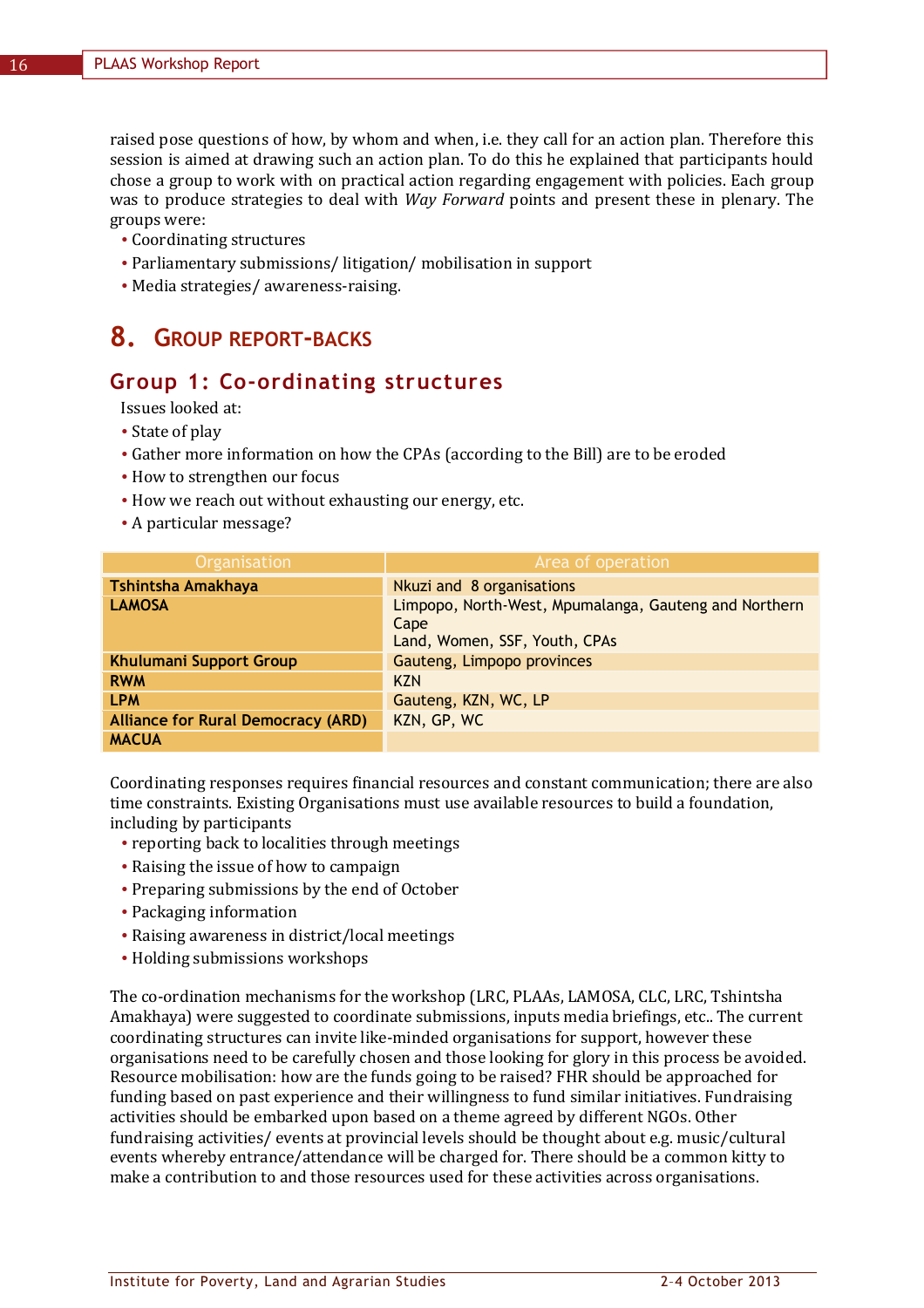There should be a joint statement crafted during the Conference which can be used for fundraising. The issue of accusations of legitimacy by detractors of the process arose. The response is a Coordinating Structure agreed to at the Conference therefore offering support and protection of individual organisations against such accusations





# **Group 2: Parliamentary submissions/ litigation/ mobilisation in support**

- Individual organisations to brief their members then consolidate discussions and submissions coming from there
- Submissions workshops should be organised in order to prepare submissions from various provinces. Challenges regarding resource mobilisation would be an issue
- Differing views would also pose challenges for submissions
- Mass mobilisation in provinces also needs to be thought about so that parliamentary submissions are not the only means
- Research is also important in order to inform submissions
- Fact sheets to be developed for this process for different organisations

# **Group 3: Media strategies/awareness raising**

Building community engagement requires the active engagement by activists, backed up with materials — aspects of the workshop should be collated into a pamphlet that activists can use to inform people. Activists need to engage people through whatever structures are available, such as traditional structures, school and church meetings, CPAs etc.